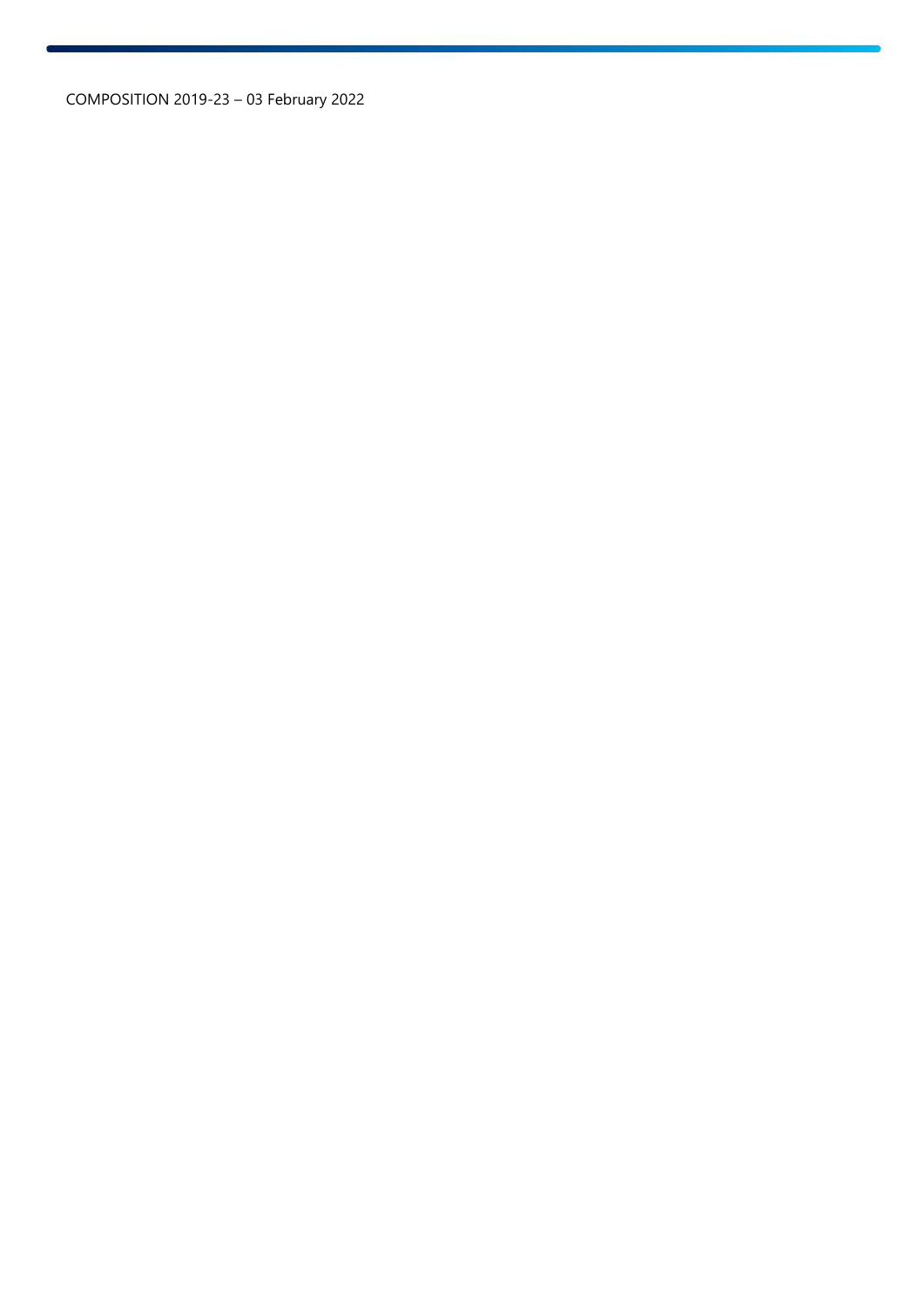# Composition of the UEFA Executive Committee 2019-2021/23

 Comité exécutif Exekutivkomitee

| President                      | Aleksander Čeferin                                                                                                                                                                                                                                                                                                                                                                     |
|--------------------------------|----------------------------------------------------------------------------------------------------------------------------------------------------------------------------------------------------------------------------------------------------------------------------------------------------------------------------------------------------------------------------------------|
| 1 <sup>st</sup> Vice President | Karl-Erik Nilsson (Sweden)                                                                                                                                                                                                                                                                                                                                                             |
| <b>Vice Presidents</b>         | Zbigniew Boniek (Poland)<br>Sándor Csányi (Hungary)<br>Fernando Gomes (Portugal)<br>Luis Rubiales (Spain)                                                                                                                                                                                                                                                                              |
| Treasurer                      | David Gill (England)                                                                                                                                                                                                                                                                                                                                                                   |
| Members                        | Nasser Al-Khelaifi (ECA)<br>Armand Duka (Albania)<br>Alexander Dyukov (Russia)<br>Gabriele Gravina (Italy)<br>Florence Hardouin (France)<br>Jesper Møller Christensen (Denmark)<br>Rainer Koch (Germany)<br>Andrii Pavelko (Ukraine)<br>Karl-Heinz Rummenigge (ECA)<br>Just Spee (Netherlands)<br>Davor Šuker (Croatia)<br>Javier Tebas (European Leagues)<br>Servet Yardımcı (Turkey) |

General Secretary Theodore Theodoridis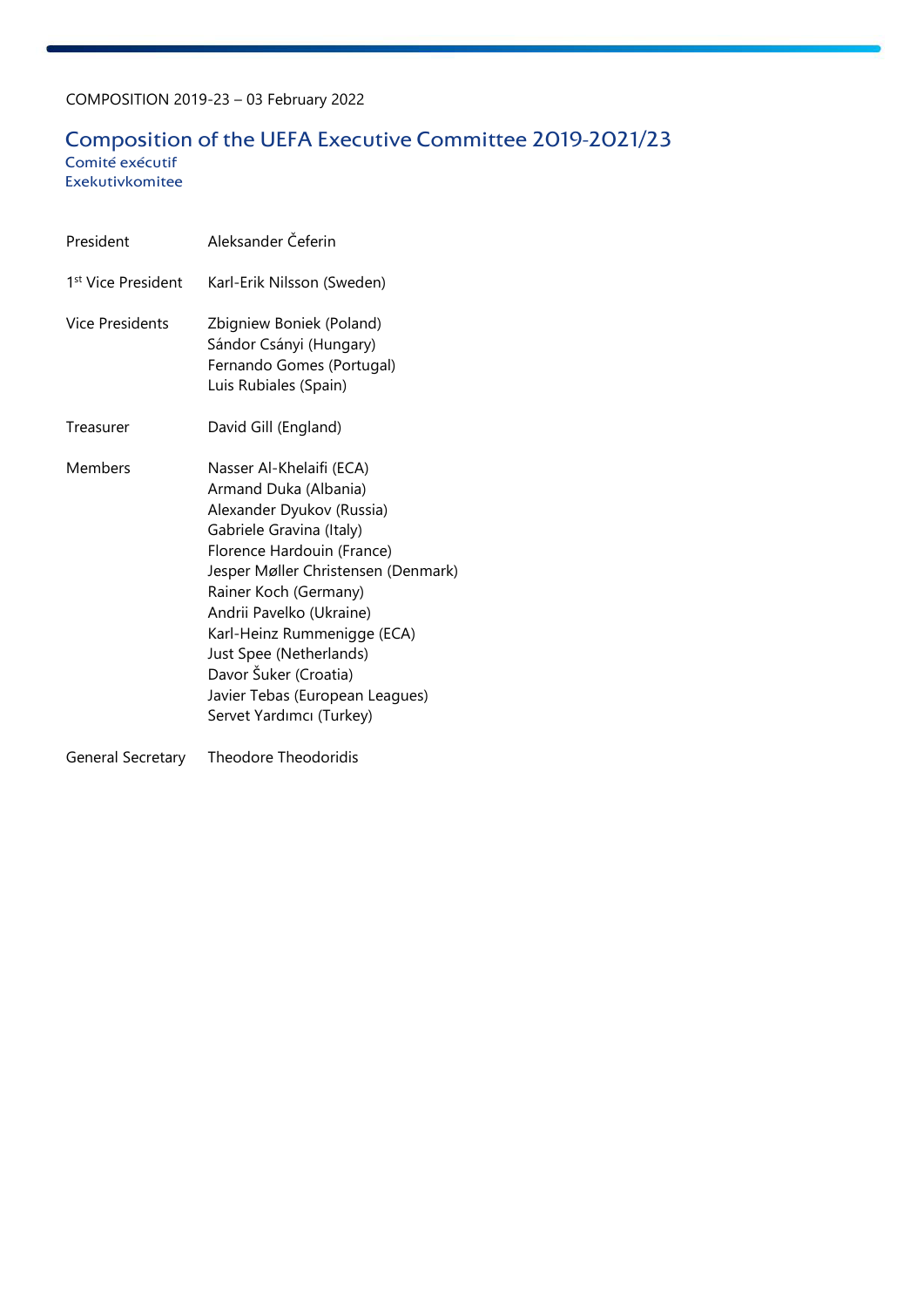# European Members of the FIFA Council 2019-2021/23

 Membres européens du Comité exécutif de la FIFA Europäische Mitglieder des FIFA-Exekutivkomitees

| Vice Presidents | Aleksander Čeferin (Slovenia)<br>Sándor Csányi (Hungary)<br>David Martin (Northern Ireland)                                                                            |
|-----------------|------------------------------------------------------------------------------------------------------------------------------------------------------------------------|
| Members         | Răzvan Burleanu (Romania)<br>Evelina Christillin (Italy)<br>George Koumas (Cyprus)<br>Noël Le Graët (France)<br>Peter Peters (Germany)<br>Dejan Savićević (Montenegro) |

# UEFA Honorary Members

 Membres d'honneur de l'UEFA UEFA-Ehrenmitglieder

 Honorary Members Gerhard Aigner (Germany) Hans Bangerter (Switzerland) Dr. h.c. Egidius Braun (Germany) Des Casey (Republic of Ireland) Şenes Erzik (Turkey) Dr. Viacheslav Koloskov (Russia) Marios N. Lefkaritis (Cyprus) Antonio Matarrese (Italy) Joseph Mifsud (Malta) Per Ravn Omdal (Norway) Michael van Praag (Netherlands) Giangiorgio Spiess (Switzerland) Grigoriy Surkis (Ukraine) Geoffrey Thompson (England)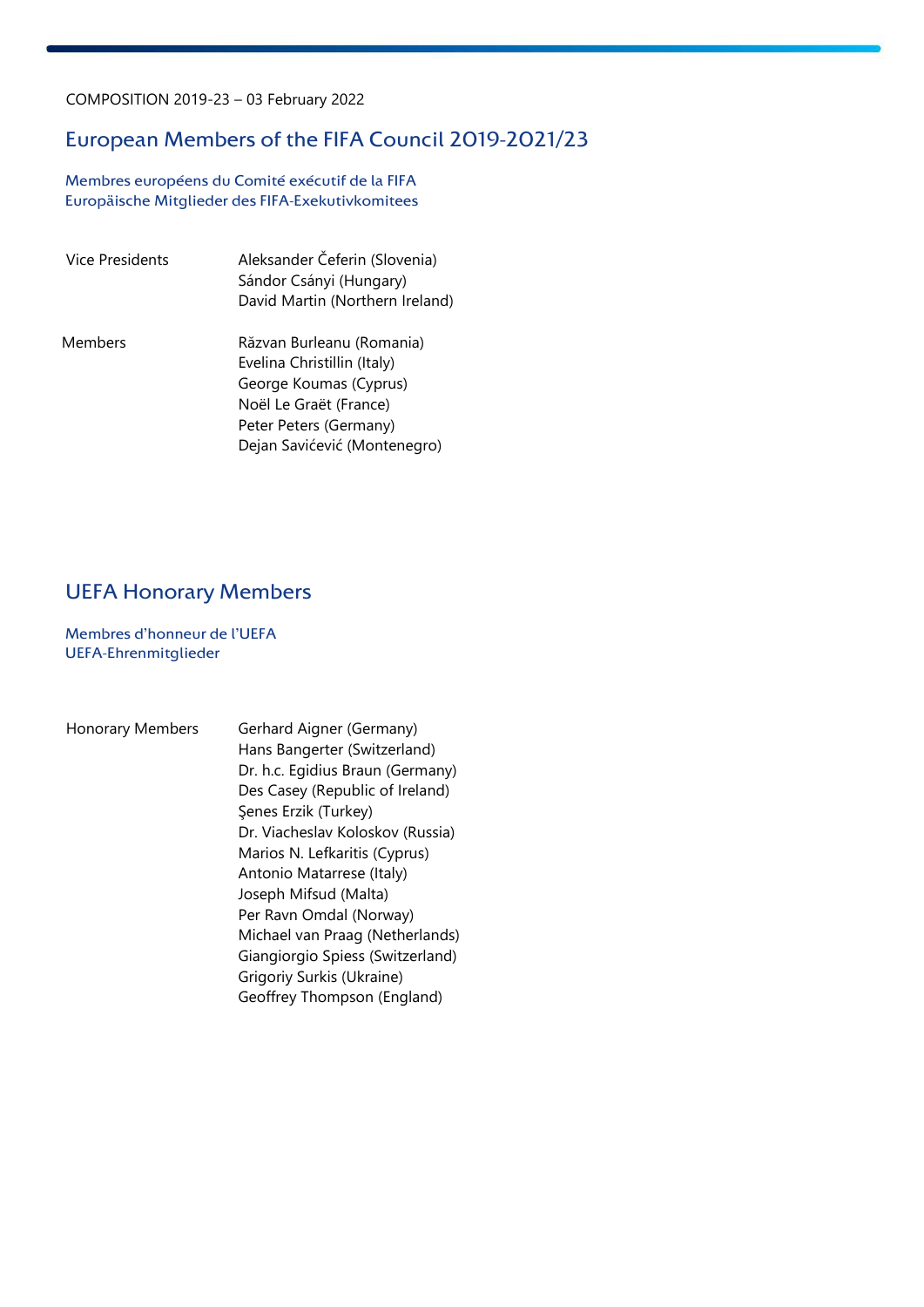# Composition of the UEFA Disciplinary Bodies 2020-2023

Control, Ethics and Disciplinary Body Instance de contrôle, d'éthique et de discipline Kontroll-, Ethik- und Disziplinarkammer

| Chairman:                                                 | Thomas Partl (Austria)                                                                                                                                                                                                                                                                                                                                                                         |
|-----------------------------------------------------------|------------------------------------------------------------------------------------------------------------------------------------------------------------------------------------------------------------------------------------------------------------------------------------------------------------------------------------------------------------------------------------------------|
| Vice Chairmen (in alphabetical order):                    | Sándor Berzi (Hungary)<br>Jim Stjerne Hansen (Denmark)                                                                                                                                                                                                                                                                                                                                         |
| Members (in alphabetical order):                          | Jacques Antenen (Switzerland)<br><b>Bobby Barnes (England)</b><br>Julius Becker (Germany)<br>Madalina Diaconu (Romania)<br>Neil Doncaster (Scotland)<br>Nils Fisketjønn (Norway)<br>Miguel María Garcia Caba (Spain)<br>João Leal (Portugal)<br>Hans Lorenz (Germany)<br>Áine Power (Republic of Ireland)<br>Rudolf Řepka (Czech Republic)<br>Célia Šašić (Germany)<br>Joël Wolff (Luxembourg) |
| <b>Appeals Body</b><br>Instance d'appel<br>Berufungssenat |                                                                                                                                                                                                                                                                                                                                                                                                |
| Chairman:                                                 | Pedro Tomás (Spain)                                                                                                                                                                                                                                                                                                                                                                            |
| Vice Chairmen (in alphabetical order):                    | Levent Biçakci (Turkey)<br>Michael Joseph Maessen (Netherlands)                                                                                                                                                                                                                                                                                                                                |
| Members (in alphabetical order):                          | Björn Ahlberg (Sweden)<br>Thomas Cayol (France)<br>Marta Cruz (Portugal)<br>Gianluca D'Aloja (Italy)<br>Adnan Džemidžić (Bosnia and Herzegovina)<br>Pierre François (France)<br>Polly Handford (England)<br>Thomas Hollerer (Austria)<br>Despina Mavromati (Greece)<br>Claude Ramoni (Switzerland)<br>Urs Reinhard (Switzerland)                                                               |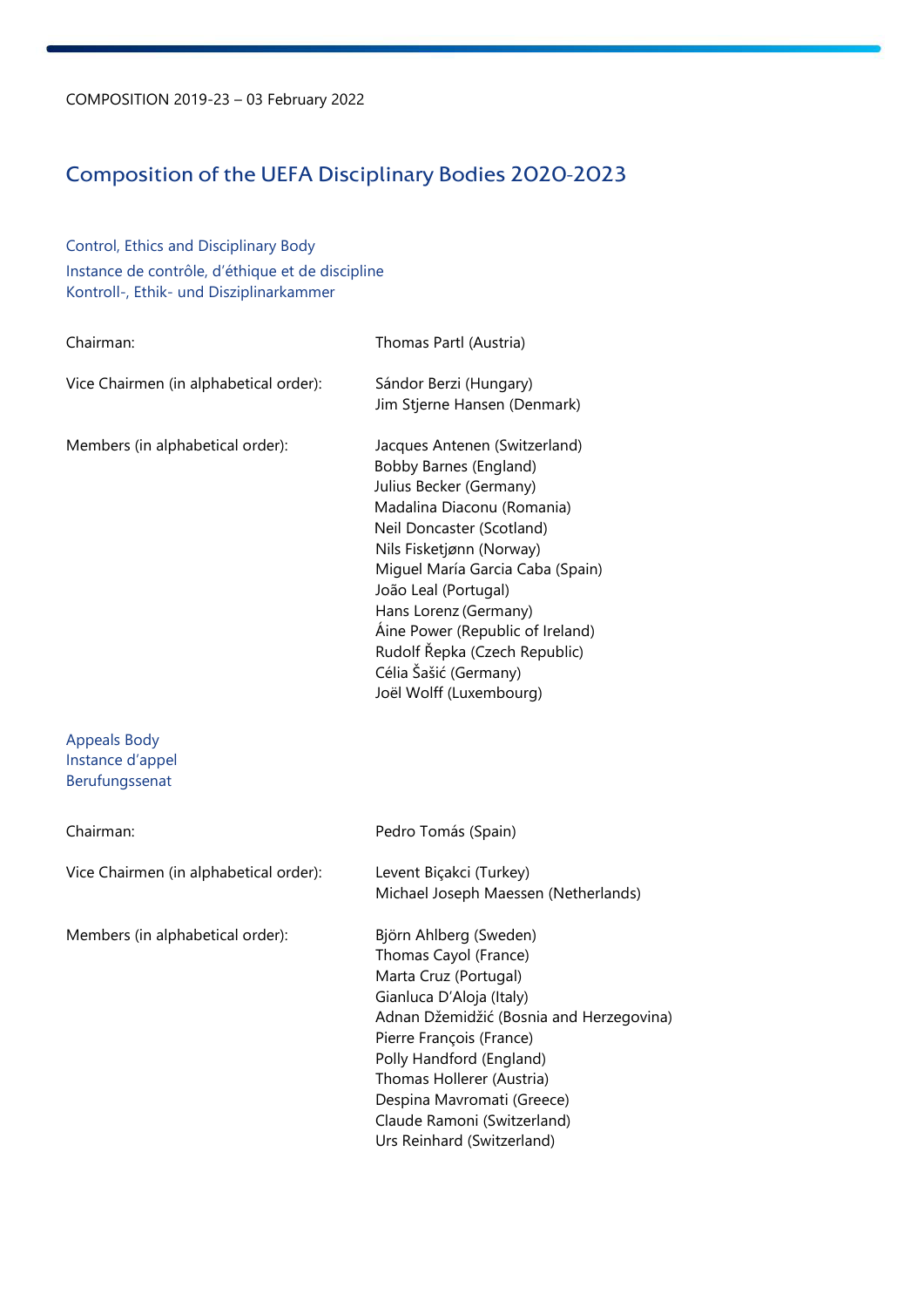Ethics and Disciplinary Inspectors Inspecteurs d'éthique et de discipline Ethik- und Disziplinarinspektoren

| Chief Inspector:                                               | Chris Georghiades (Cyprus)                                                                                                                                                                                                                                                                                                                                                                                                                                                                                                                                                                        |
|----------------------------------------------------------------|---------------------------------------------------------------------------------------------------------------------------------------------------------------------------------------------------------------------------------------------------------------------------------------------------------------------------------------------------------------------------------------------------------------------------------------------------------------------------------------------------------------------------------------------------------------------------------------------------|
| Ethics and Disciplinary Inspectors:<br>(in alphabetical order) | Toni Garcia Alcaraz (Spain)<br>Ksenija Damjanovic (Serbia)<br>Dimitrios Davakis (Greece)<br>Bryan Faulkner (England)<br>Josef Geisler (Austria)<br>Igor Gryshchenko (Ukraine)<br>Mirjam Koller (Switzerland)<br>Jean-Samuel Leuba (Switzerland)<br>Horst Lumper (Austria)<br>Amir Navon (Israel)<br>Jürgen Paepke (Germany)<br>Giulio Palermo (Italy)<br>Jan Pauly (Czech Republic)<br>Ivan Robba (Gibraltar)<br>Prune Rocipon (France)<br>Rute Isabel Simões Soares (Portugal)<br>Luka Steiner (Slovenia)<br>Aldi Topçiu (Albania)<br>Peter J. van Zunderd (Netherlands)<br>Duygu Yaşar (Turkey) |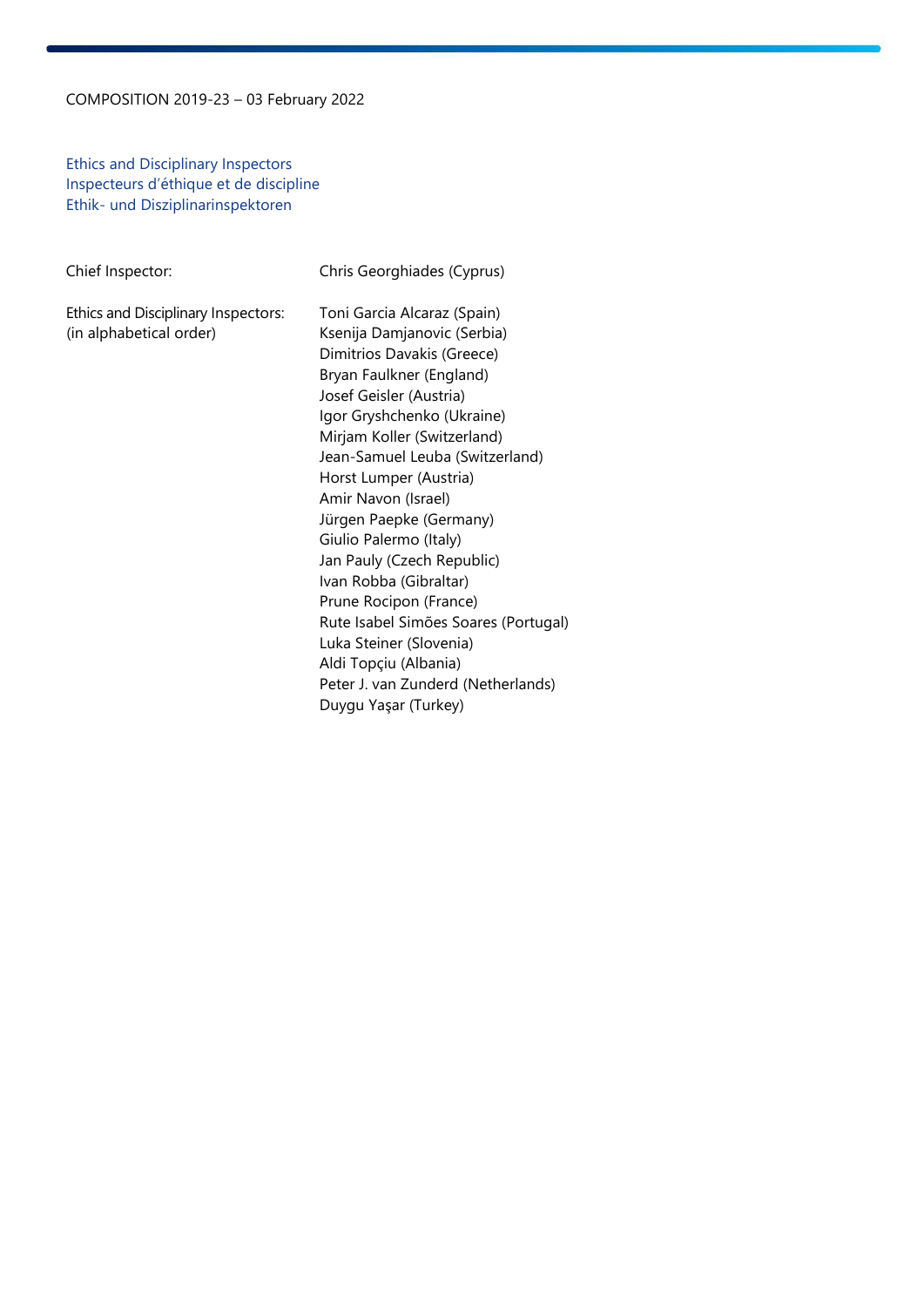# Club Financial Control Body

Panel de contrôle financier des clubs Finanzkontrollausschuss für Klubs

#### First Chamber

| Chairman        | Sunil Gulati (United States of America)                                                                                                                                      |
|-----------------|------------------------------------------------------------------------------------------------------------------------------------------------------------------------------|
| Vice Chairwoman | Petra Stanonik Bosnjak (Slovenia)                                                                                                                                            |
| Members:        | Jacobo Beltrán (Spain)<br>Michael Bolingbroke (England)<br>Marco Di Siena (Italy)<br>Egon Franck (Germany)<br>Helmut Schwärzler (Liechtenstein)<br>Jeroen Slop (Netherlands) |
| Appeals Chamber |                                                                                                                                                                              |
| Chairman        | Didier Poracchia (France)                                                                                                                                                    |

| <b>Members</b><br>Giovanni Facci (Italy)<br>Adam Giersz (Poland)<br>Louise Reilly (Republic of Ireland) |
|---------------------------------------------------------------------------------------------------------|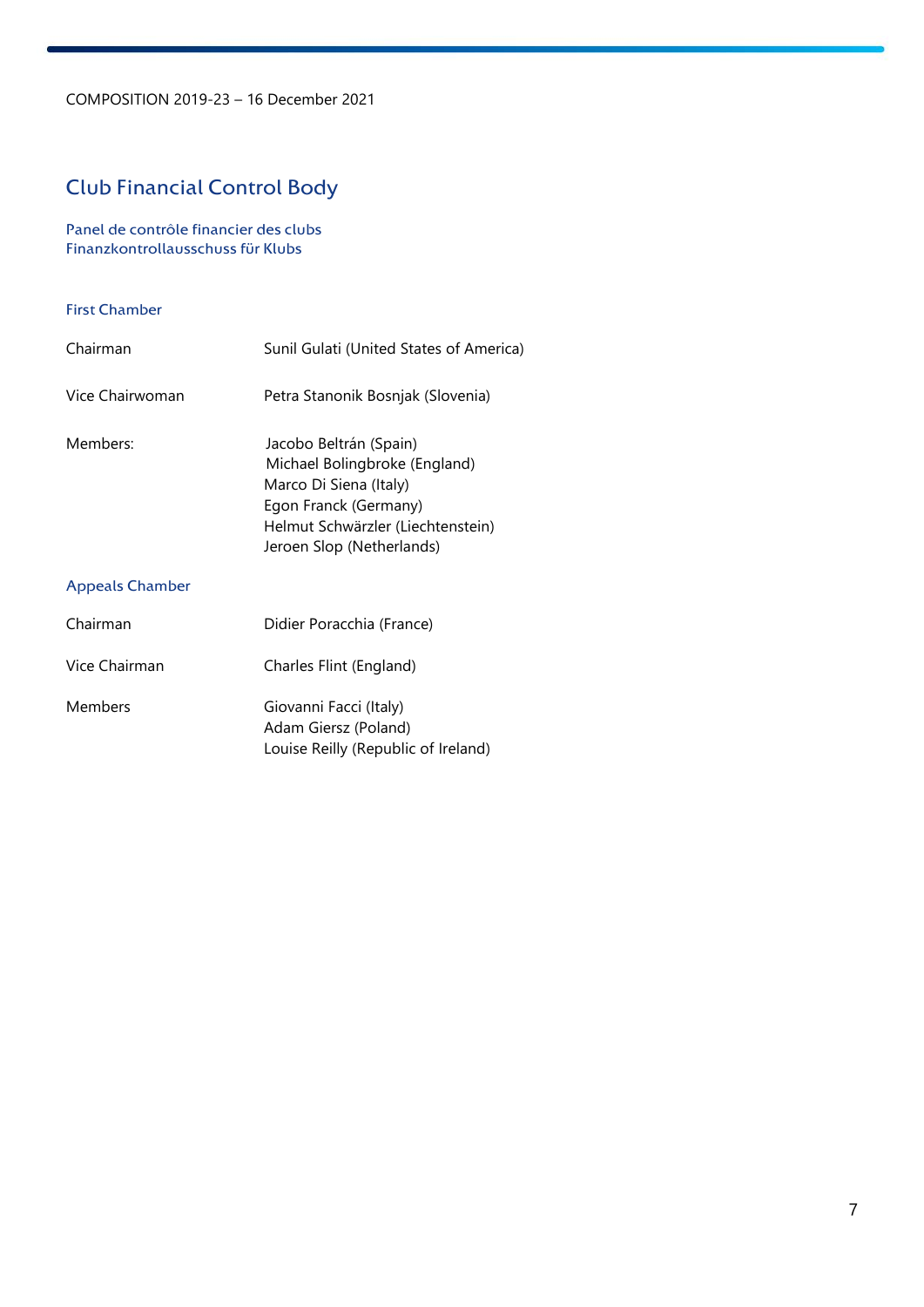# Professional Football Strategy Council

Conseil stratégique du football professionnel Strategischer Beirat für Berufsfussball

| Chairman                                                  | Aleksander Čeferin                                                                                                                           |
|-----------------------------------------------------------|----------------------------------------------------------------------------------------------------------------------------------------------|
| Representatives of the<br><b>UEFA Executive Committee</b> | Karl-Erik Nilsson (Sweden)<br>Sándor Csányi (Hungary)<br>Fernando Gomes (Portugal)                                                           |
| Appointed by the<br>European Club Association             | Fernando Carro de Prada (Bayer 04 Leverkusen)<br>Peter Lawwell (Celtic FC)<br>Oleg Petrov (AS Monaco)<br>Edwin van der Sar (AFC Ajax)        |
| Appointed by the<br>European Leagues                      | Mathieu Moreuil (Board Member)<br>Lars-Christer Olsson (President)<br>Sergey Pryadkin (Board Member)<br>Jacco Swart (Managing Director)      |
| Appointed by FIFPRO<br>Division Europe                    | Jonas Baer-Hoffmann (General Secretary)<br>Joaquim Evangelista (Board Member)<br>Mads Øland (Board Member)<br>Damiano Tommasi (Board Member) |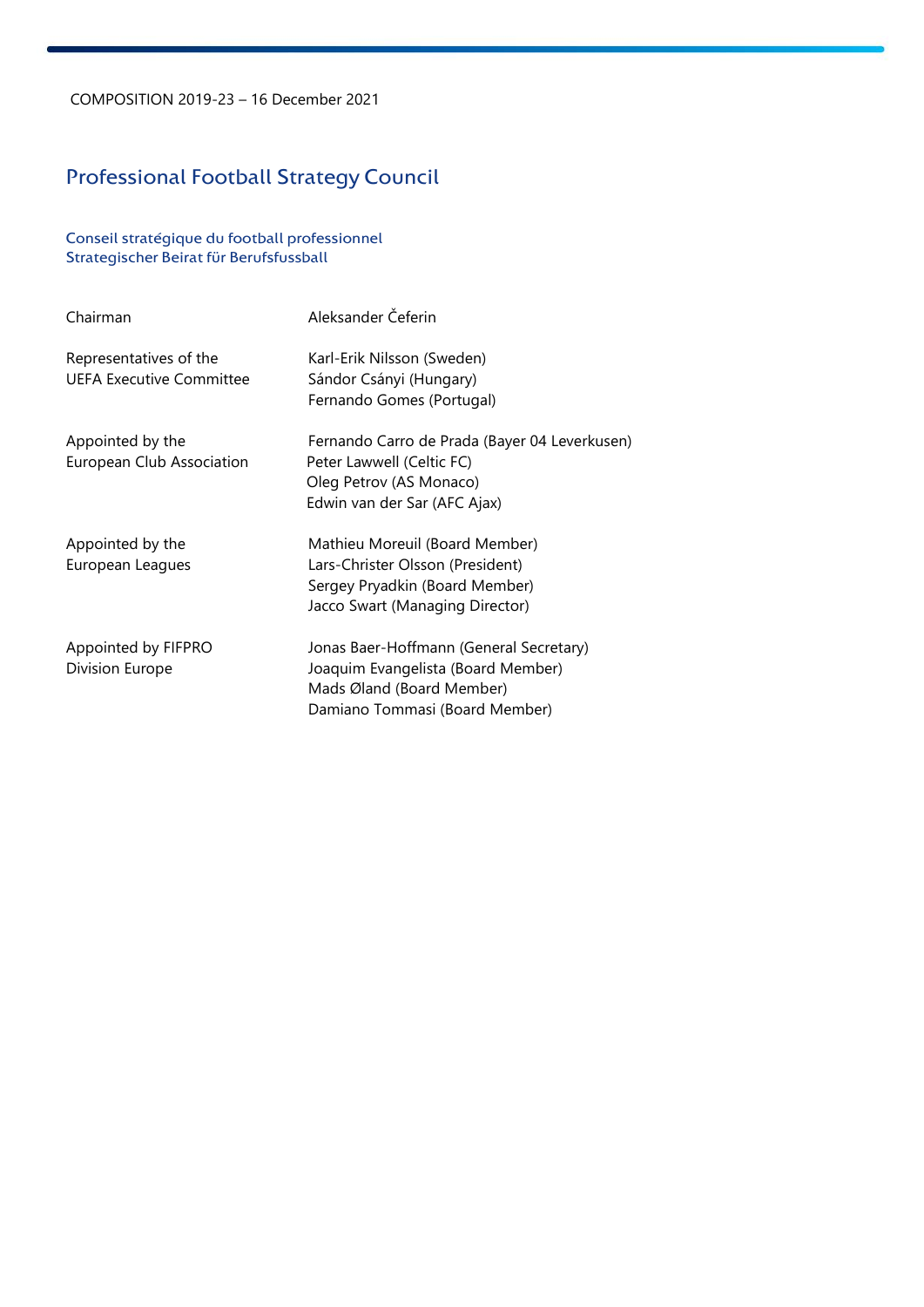# Governance and Compliance Committee

Commission en charge de la gouvernance et de la conformité UEFA-Kommission für Governance und Compliance

| Chairman                                                       | Herbert Hübel (Austria)                                                                                                                  |
|----------------------------------------------------------------|------------------------------------------------------------------------------------------------------------------------------------------|
| 1 <sup>st</sup> Vice Chairman<br>2 <sup>nd</sup> Vice Chairman | Marco Casagrande (Finland)<br>Charles Dequara (Independent member)                                                                       |
| <b>Members</b>                                                 | Kadir Kardaş (Turkey)<br>Alexandre Mestre (Independent member)<br>José Juan Pintó Sala (Independent member)<br>Polina Yumasheva (Russia) |

# Compensation Committee

Comité de rémunération de l'UEFA UEFA-Vergütungskommission

| Chairman       | David Gill (England)                                                         |
|----------------|------------------------------------------------------------------------------|
| <b>Members</b> | Herbert Hübel (Austria)<br>José Juan Pintó Sala (Spain – Independent member) |
| Consultant     | Stephan Hostettler<br>(Switzerland - HCM International Ltd)                  |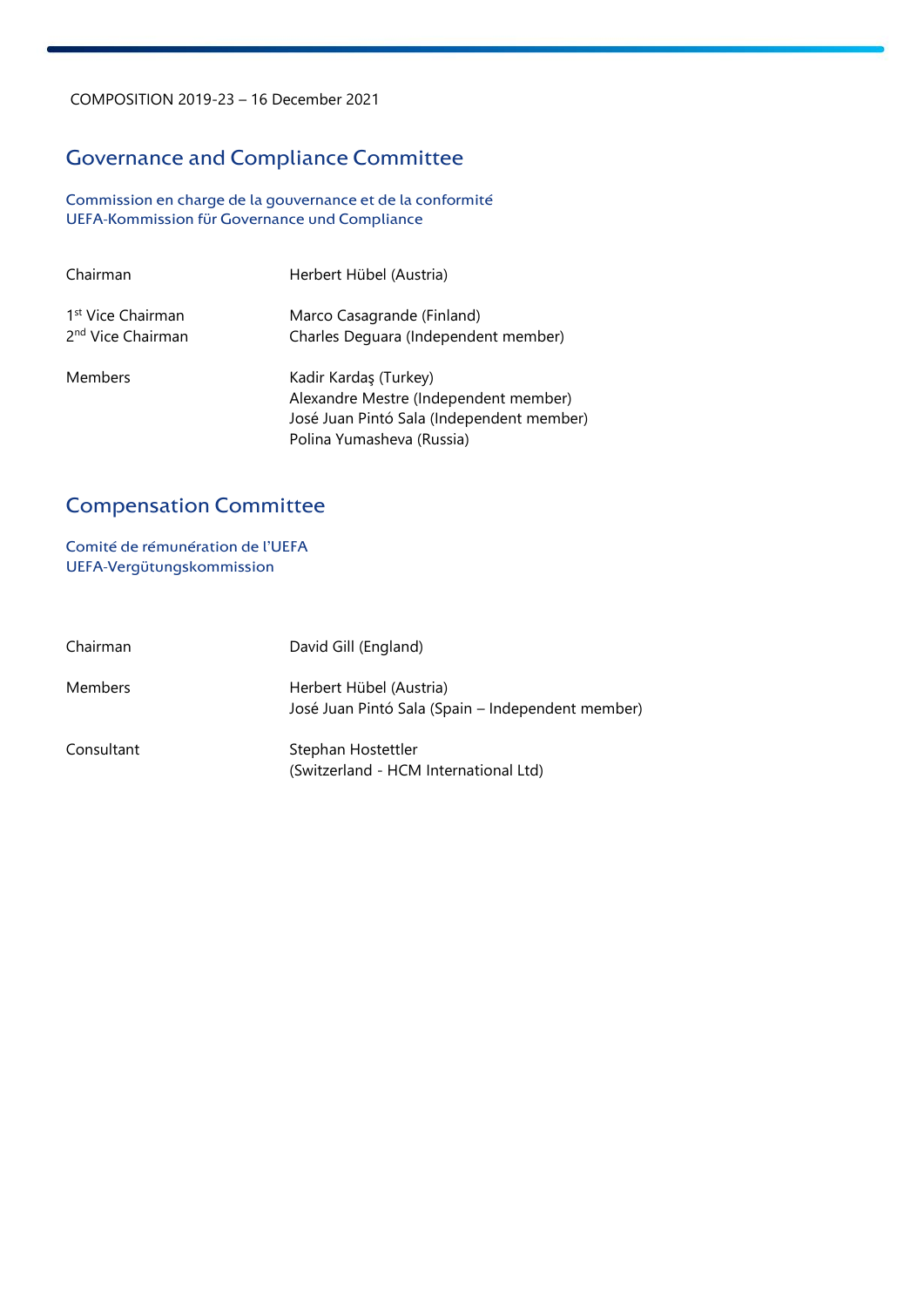# Composition of the UEFA Committees 2019-2023

(in order of UEFA Statutes)

### National Associations Committee Commission des associations nationales Kommission für Landesverbände

| Chairman                      | Servet Yardımcı (Turkey)              |
|-------------------------------|---------------------------------------|
| Deputy Chairman               | Fernando Gomes (Portugal)             |
| Deputy Chairman               | Davor Šuker (Croatia)                 |
| 1 <sup>st</sup> Vice Chairman | Alexander Dyukov (Russia)             |
| 2 <sup>nd</sup> Vice Chairman | Hugo Quaderer (Liechtenstein)         |
| 3rd Vice Chairman             | Dominique Blanc (Switzerland)         |
| 4 <sup>th</sup> Vice Chairman | Moshe Zuares (Israel)                 |
| Members                       | Azamat Aitkhozhin (Kazakhstan)        |
|                               | Jane Bateman (England)                |
|                               | Dennis Beiso (Gibraltar)              |
|                               | François Bigot (France)               |
|                               | Pal Bjerketvedt (Norway)              |
|                               | Tomislav Čizmić (Slovenia)            |
|                               | Iakovos Filippousis (Greece)          |
|                               | Petr Fousek (Czech Republic)          |
|                               | Pegie Leys (Belgium)                  |
|                               | Noel Mooney (Wales)                   |
|                               | Jorge Mowinckel (Spain)               |
|                               | Patrick Nelson (Northern Ireland)     |
|                               | Armen Nikoghosyan (Armenia)           |
|                               | Leonid Oleinicenco (Moldova)          |
|                               | Peter Palenčík (Slovakia)             |
|                               | Muamed Sejdini (North Macedonia)      |
|                               | Bjorn Vassallo (Malta)                |
|                               | Radu Visan (Romania)                  |
|                               | Vico Zeljkovic (Bosnia & Herzegovina) |
| Co-opted Member               | Alan McRae (Scotland)                 |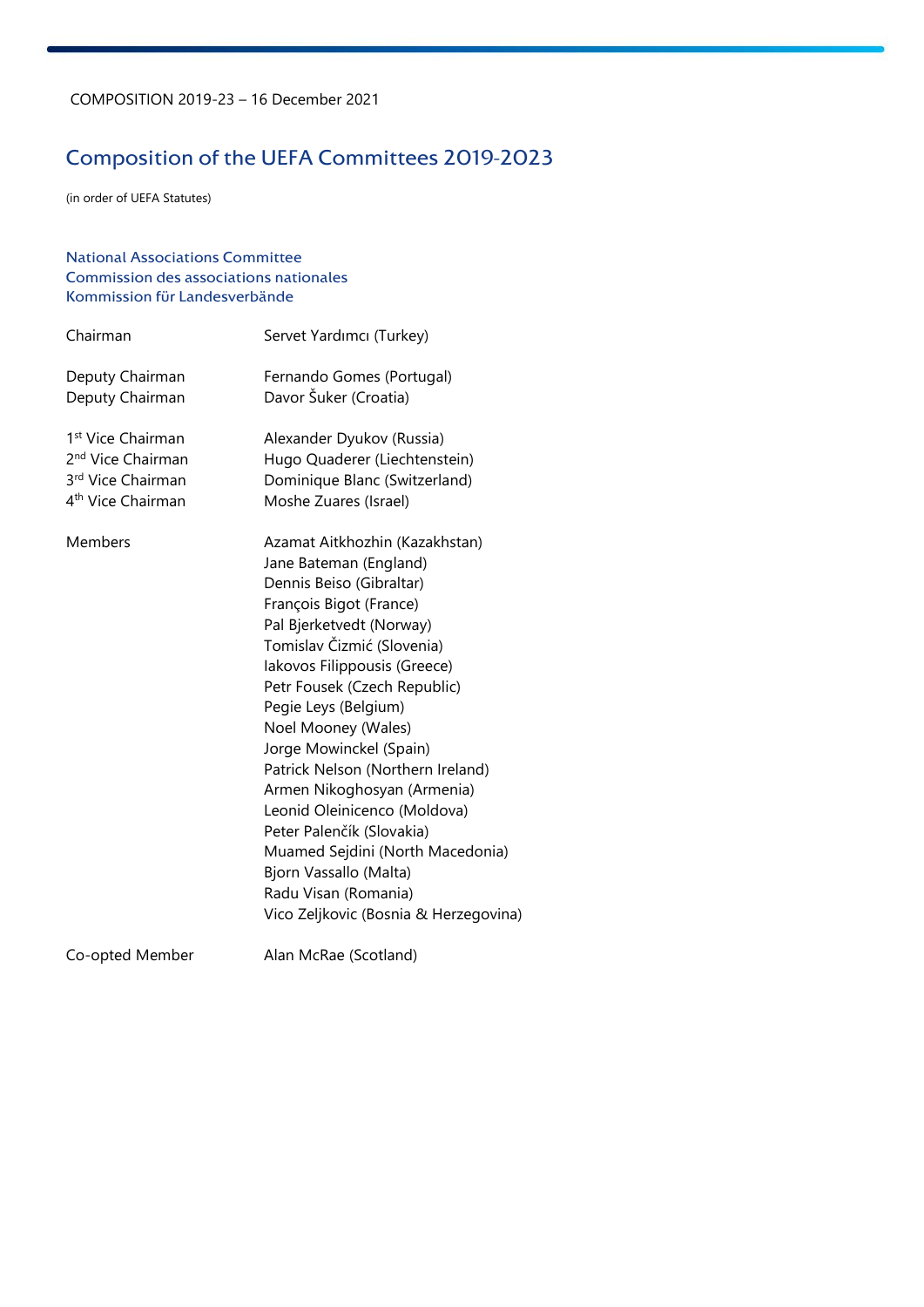Finance Committee Commission des finances Finanzkommission

| Chairman | David Gill (England)                                                         |
|----------|------------------------------------------------------------------------------|
| Members  | Sándor Csányi (Hungary)<br>Florence Hardouin (France)<br>Ari Lahti (Finland) |

#### Referees Committee Commission des arbitres Schiedsrichterkommission

| Chairman        | Roberto Rosetti (UEFA Chief Refereeing Officer)                                                                                                                   |
|-----------------|-------------------------------------------------------------------------------------------------------------------------------------------------------------------|
| Deputy Chairman | Hugh Dallas (UEFA Refereeing Officer)                                                                                                                             |
| <b>Members</b>  | Dagmar Damková (UEFA Refereeing Officer)<br>Björn Kuipers (UEFA Refereeing Officer)<br>Vladimir Sajn (UEFA Refereeing Officer)<br>Carlos Velasco Carballo (Spain) |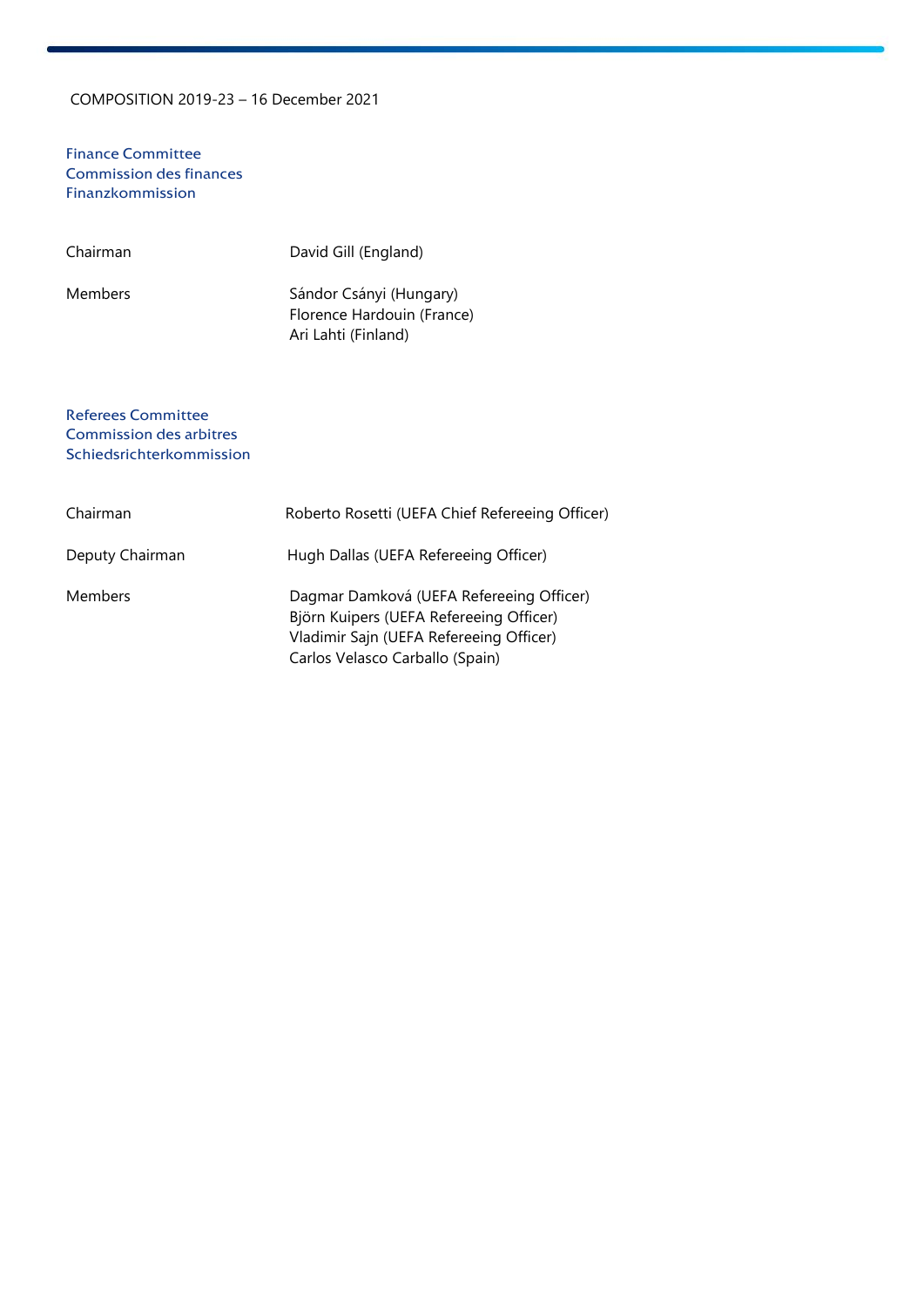#### National Team Competitions Committee Commission des compétitions pour équipes nationales Kommission für Nationalmannschaftswettbewerbe

| Chairman                                                                                                             | Sándor Csányi (Hungary)                                                                                                                                                                                                                                                                                                                                                                                                                                                                                                                                                                                                                                     |
|----------------------------------------------------------------------------------------------------------------------|-------------------------------------------------------------------------------------------------------------------------------------------------------------------------------------------------------------------------------------------------------------------------------------------------------------------------------------------------------------------------------------------------------------------------------------------------------------------------------------------------------------------------------------------------------------------------------------------------------------------------------------------------------------|
| Deputy Chairman                                                                                                      | Gabriele Gravina (Italy)                                                                                                                                                                                                                                                                                                                                                                                                                                                                                                                                                                                                                                    |
| 1 <sup>st</sup> Vice Chairman<br>2 <sup>nd</sup> Vice Chairman<br>3rd Vice Chairman<br>4 <sup>th</sup> Vice Chairman | Sergey Pryadkin (Russia)<br>Tiago Craveiro (Portugal)<br>Guðni Bergsson (Iceland)<br>Paul Philipp (Luxembourg)                                                                                                                                                                                                                                                                                                                                                                                                                                                                                                                                              |
| Members:                                                                                                             | Hamit Altıntop (Turkey)<br>Oliver Bierhoff (Germany)<br>Peter Bossaert (Belgium)<br>Robert Breiter (Switzerland)<br>Mark Bullingham (England)<br>Angelo Chetcuti (Malta)<br>Gijs de Jong (Netherlands)<br>Laurent Georges (France)<br>Virgar Hvidbro (Faroe Islands)<br>Alexander Iashvili (Georgia)<br>Emil Kostadinov (Bulgaria)<br>Marijan Kustić (Croatia)<br>David McDowell (Slovenia)<br>José Francisco Molina (Spain)<br>Bernhard Neuhold (Austria)<br>Rod Petrie (Scotland)<br>Maciej Sawicki (Poland)<br>Yossi Sharabi (Israel)<br>Håkan Sjöstrand (Sweden)<br>Terje Svendsen (Norway)<br>Marco Tura (San Marino)<br>Michal Valtr (Czech Republic) |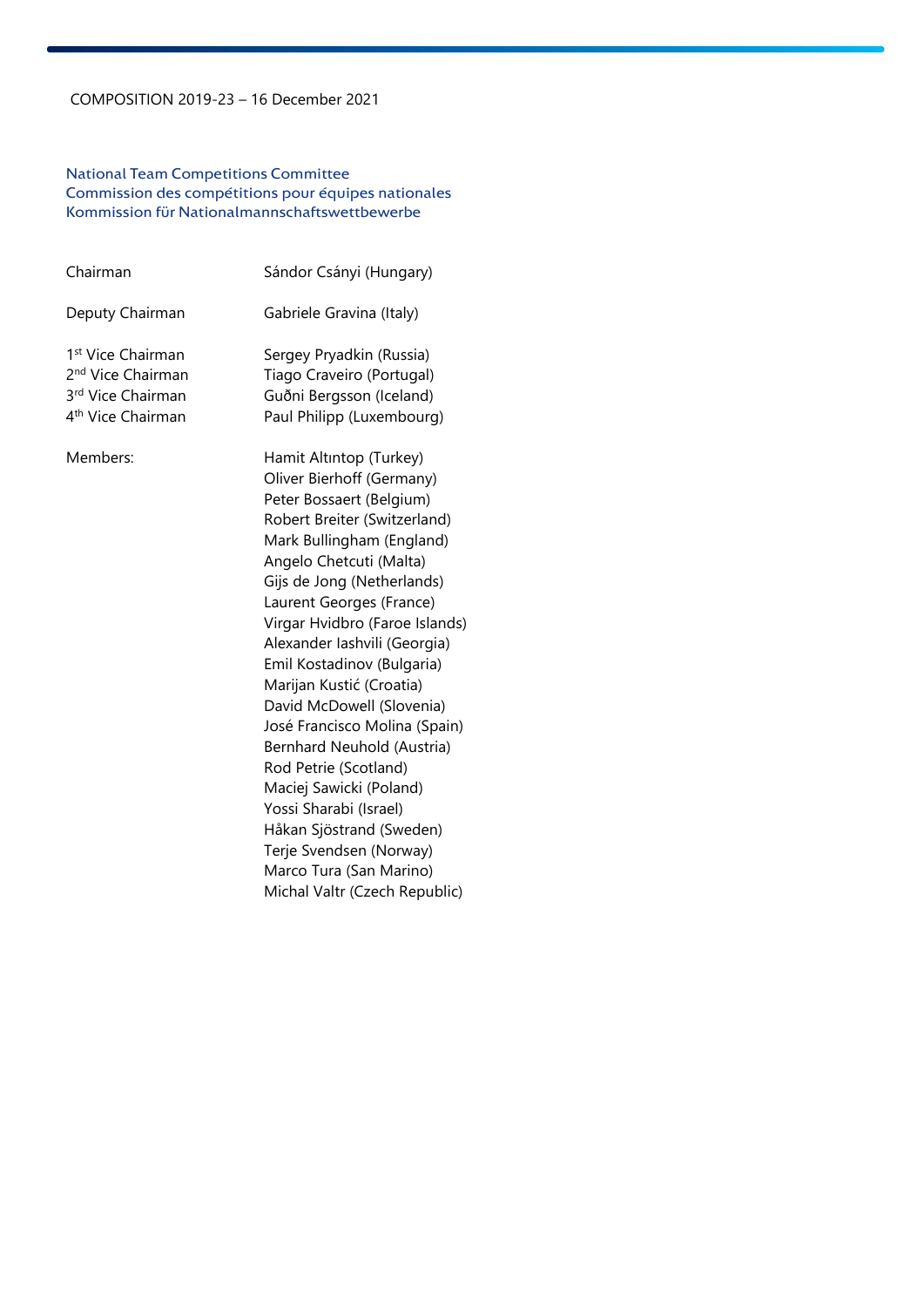#### Club Competitions Committee Commission des compétitions interclubs Kommission für Klubwettbewerbe

| Chairman                           | Fernando Gomes (Portugal)                                                              |
|------------------------------------|----------------------------------------------------------------------------------------|
| Deputy Chairman                    | David Gill (England)                                                                   |
| Deputy Chairman                    | Alexander Dyukov (Russia)                                                              |
| 1 <sup>st</sup> Vice Chairman      | Aki Riihilahti (HJK Helsinki)                                                          |
| 2 <sup>nd</sup> Vice Chairman      | Dariusz Mioduski (Legia Warszawa SA) UEFA Club Competitions SA Board of Administration |
| Members                            | Niclas Carlnén (Malmo FF)                                                              |
|                                    | José Maria Cruz (Sevilla FC)                                                           |
|                                    | Aurelio De Laurentiis (SSC Napoli)                                                     |
|                                    | Jacques-Henri Eyraud (Olympique de Marseille)                                          |
|                                    | Dan Friedkin (AS Roma) UEFA Club Competitions SA Board of Administration               |
|                                    | Vidar Halldórsson (FH Hafnarfjödur)                                                    |
|                                    | Alexander Medvedev (FC Zenit St Petersburg)                                            |
|                                    | Stephan Reiter (RB Salzburg)                                                           |
|                                    | Daniel Rommedahl (FC Copenhagen)                                                       |
|                                    | Kuno Tehva (Nõmme Kalju FC)                                                            |
|                                    | Vinai Venkatesham (Arsenal FC) UEFA Club Competitions SA Board of Administration       |
|                                    | Michael Verschueren (RSC Anderlecht) UEFA Club Competitions SA Board of Administration |
| Observers                          | Fernando Carro de Prada (Bayer 04 Leverkusen)                                          |
|                                    | Peter Fossen (PSV Eindhoven)                                                           |
| European Leagues<br>Representative | Claus Thomsen (Denmark)                                                                |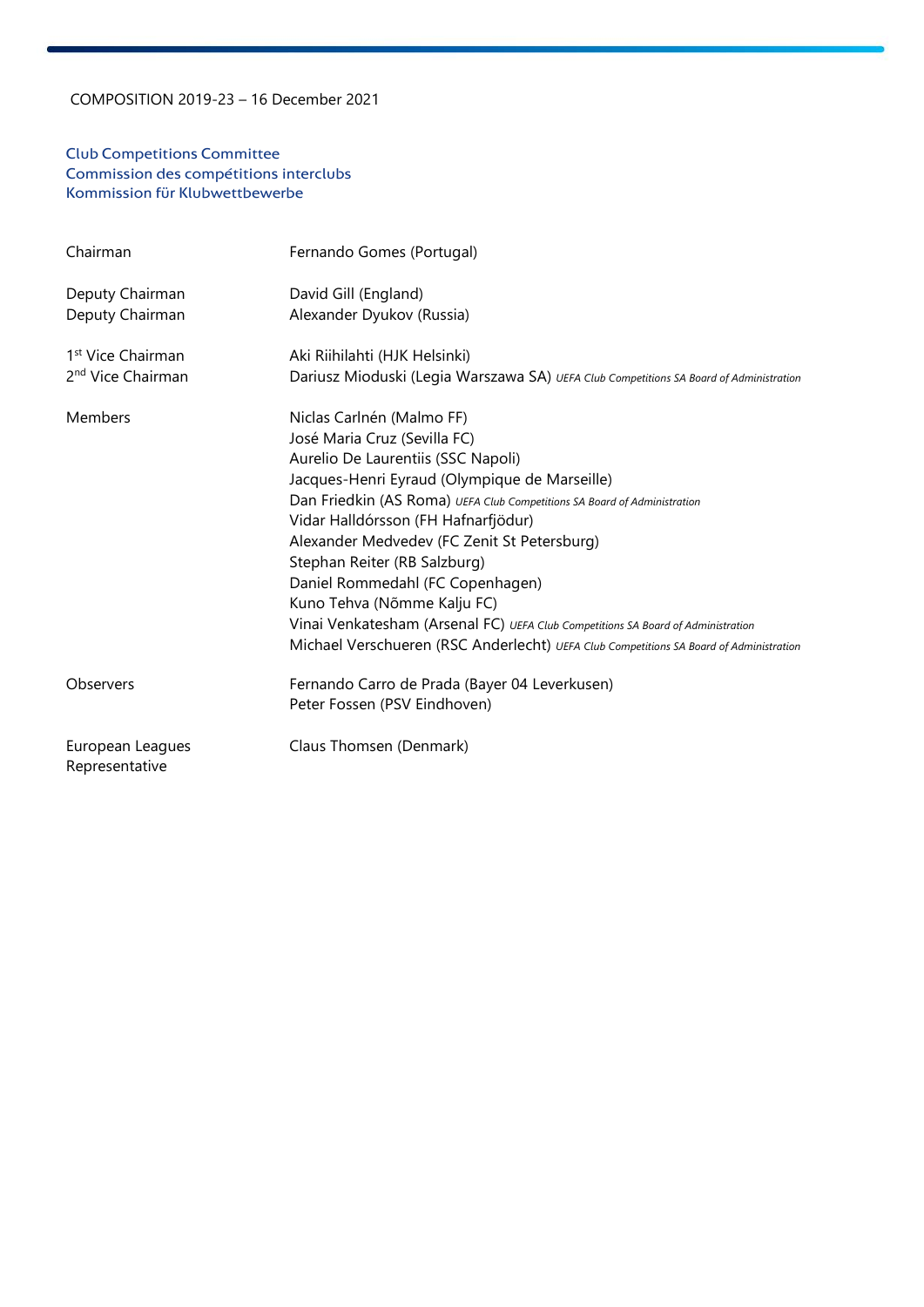#### Youth and Amateur Football Committee Commission du football junior et amateur Kommission für Junioren- und Amateurfussball

| Chairman                      | Zbigniew Boniek (Poland)            |
|-------------------------------|-------------------------------------|
| Deputy Chairman               | Davor Šuker (Croatia)               |
| Deputy Chairman               | Rainer Koch (Germany)               |
| 1 <sup>st</sup> Vice Chairman | Aivar Pohlak (Estonia)              |
| 2 <sup>nd</sup> Vice Chairman | David Martin (Northern Ireland)     |
| 3rd Vice Chairman             | Ian Maxwell (Scotland)              |
| 4 <sup>th</sup> Vice Chairman | David Mujiri (Georgia)              |
| Members                       | Uladzimir Bazanau (Belarus)         |
|                               | José Couceiro (Portugal)            |
|                               | Mustafa Erögüt (Turkey)             |
|                               | John Finnegan (Republic of Ireland) |
|                               | Alessandro Giaquinto (San Marino)   |
|                               | Jahangir Hasanzada (Azerbaijan)     |
|                               | Oren Hasson (Israel)                |
|                               | Richard Havrilla (Slovakia)         |
|                               | Mike Jones (Wales)                  |
|                               | Marc Keller (France)                |
|                               | Christian Kofoed (Denmark)          |
|                               | Yordan Letchkov (Bulgaria)          |
|                               | Rudolf Marxer (Liechtenstein)       |
|                               | Otakar Mestek (Czech Republic)      |
|                               | Ludovico Micallef (Malta)           |
|                               | Jose Miguel Monje Carrillo (Spain)  |
|                               | Vito Roberto Tisci (Italy)          |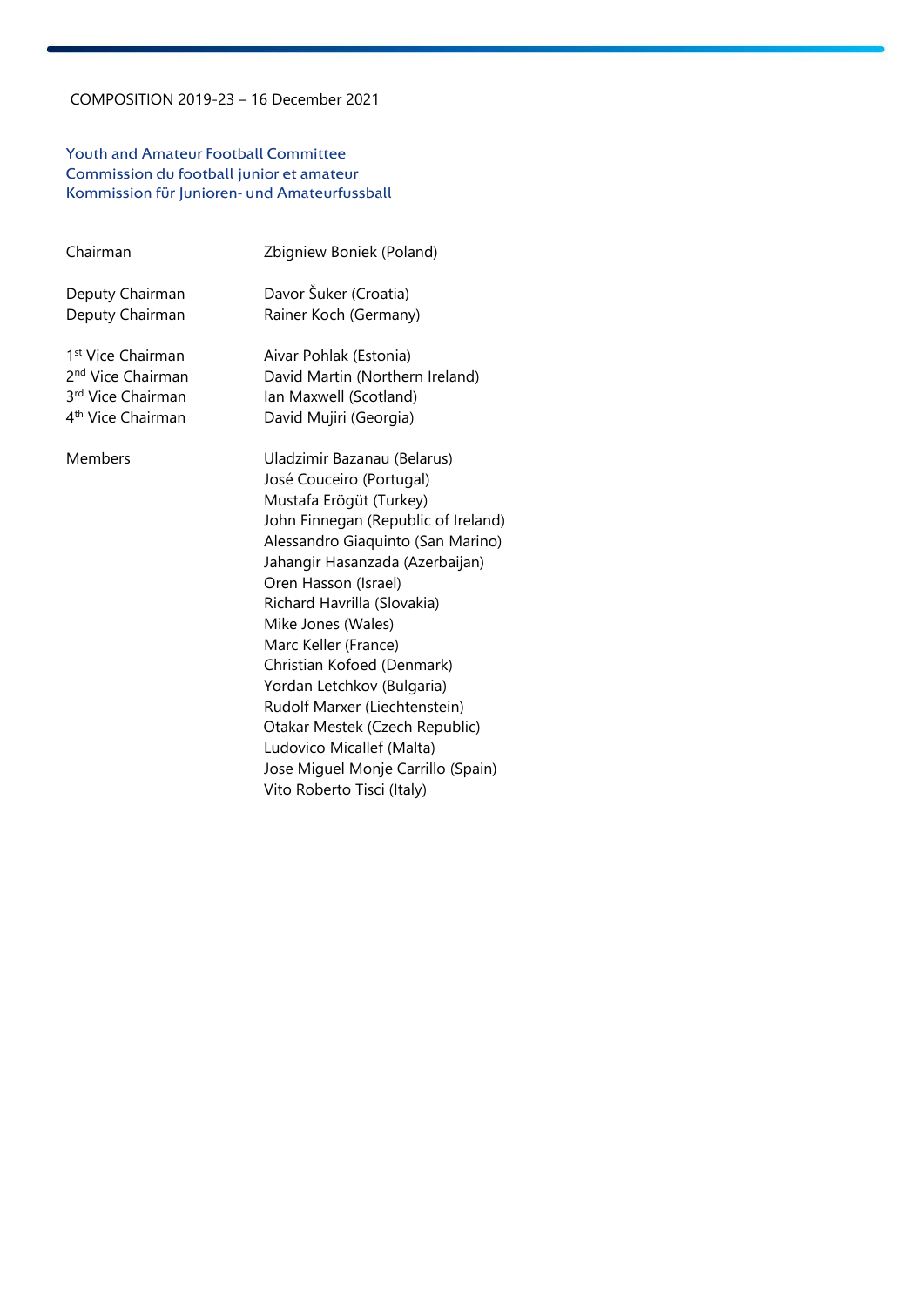#### Women's Football Committee Commission du football féminin Kommission für Frauenfussball

| Chairwoman                                                                              | Anne Rei (Estonia)                                                                                                                                                                                                                                                                                                                                                                                  |
|-----------------------------------------------------------------------------------------|-----------------------------------------------------------------------------------------------------------------------------------------------------------------------------------------------------------------------------------------------------------------------------------------------------------------------------------------------------------------------------------------------------|
| Deputy Chairwoman                                                                       | Laura McAllister (Wales)                                                                                                                                                                                                                                                                                                                                                                            |
| 1 <sup>st</sup> Vice Chairwoman<br>2 <sup>nd</sup> Vice Chairman<br>3rd Vice Chairwoman | Hannelore Ratzeburg (Germany)<br>Jasmin Baković (Bosnia & Herzegovina)<br>Frédérique Jossinet (France)                                                                                                                                                                                                                                                                                              |
| Members:                                                                                | Mette Bach Kjaer (Denmark)<br>Judit Berkesi (Hungary)<br>Yvonne Ekroth (Sweden)<br>Sue Hough (England)<br>Svitlana Hrynkevich (Belarus)<br>Katrien Jans (Belgium)<br>Monica Jorge (Portugal)<br>Cheryl Lamont (Northern Ireland)<br>Anne McKeown (Scotland)<br>Jon Morland (Norway)<br>Nina Patalon (Poland)<br>Meta Römers (Netherlands)<br>Gudrun Inga Sivertsen (Iceland)<br>Jorge Vilda (Spain) |
| European Clubs<br>Representatives                                                       | Linda Wijkström (Elitfotbol Dam - Sweden)<br>Olivier Blanc (Olympique Lyonnais - France)                                                                                                                                                                                                                                                                                                            |
| <b>ECA Observer</b>                                                                     | Claire Bloomfield                                                                                                                                                                                                                                                                                                                                                                                   |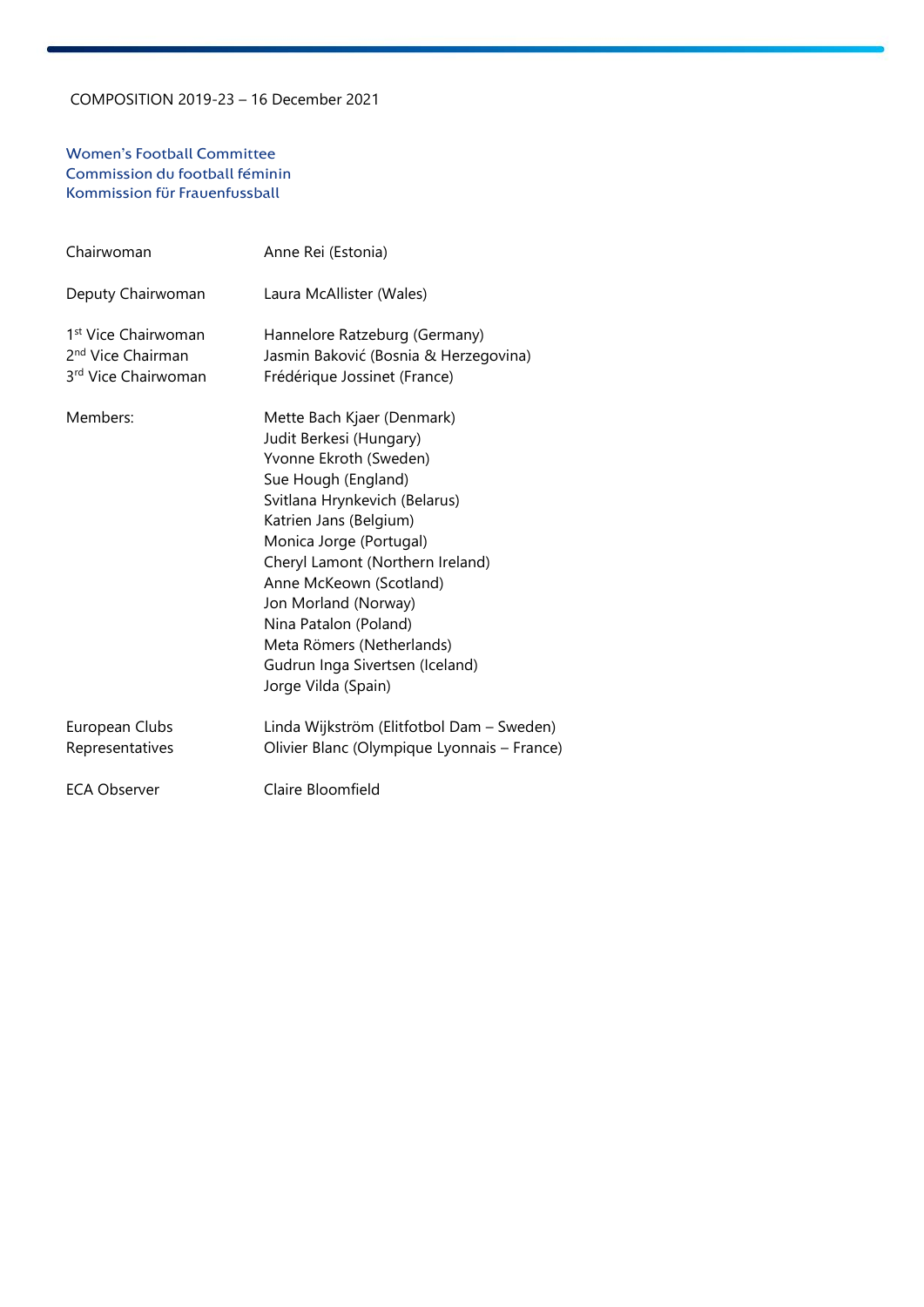#### Futsal and Beach Soccer Committee Commission du futsal et du football de plage Kommission für Futsal und Beach Soccer

| Chairman                                                                            | Aleksandr Alaev (Russia)                                                                                                                                                                                                                                                                                                                                                                                      |
|-------------------------------------------------------------------------------------|---------------------------------------------------------------------------------------------------------------------------------------------------------------------------------------------------------------------------------------------------------------------------------------------------------------------------------------------------------------------------------------------------------------|
| Deputy Chairman                                                                     | Pedro Dias (Portugal)                                                                                                                                                                                                                                                                                                                                                                                         |
| 1 <sup>st</sup> Vice Chairman<br>2 <sup>nd</sup> Vice Chairman<br>3rd Vice Chairman | Boris Durlen (Croatia)<br>Hans Schelling (Netherlands)<br>Philippe Lafrique (France)                                                                                                                                                                                                                                                                                                                          |
| Members:                                                                            | Tommy Andersson (Sweden)<br>Gian Luca Angelini (San Marino)<br>Luca Bergamini (Italy)<br>Mustafa Caglar (Turkey)<br>Avi Halevi (Israel)<br>Philippe Hertig (Switzerland)<br>Yerlan Jamantayev (Kazakhstan)<br>Emils Latkovskis (Latvia)<br>Pablo Lozano (Spain)<br>Bojan Pavićević (Serbia)<br>Daniel Petcu (Romania)<br>Sergejus Slyva (Lithuania)<br>Sergii Vladyko (Ukraine)<br>Ronny Zimmermann (Germany) |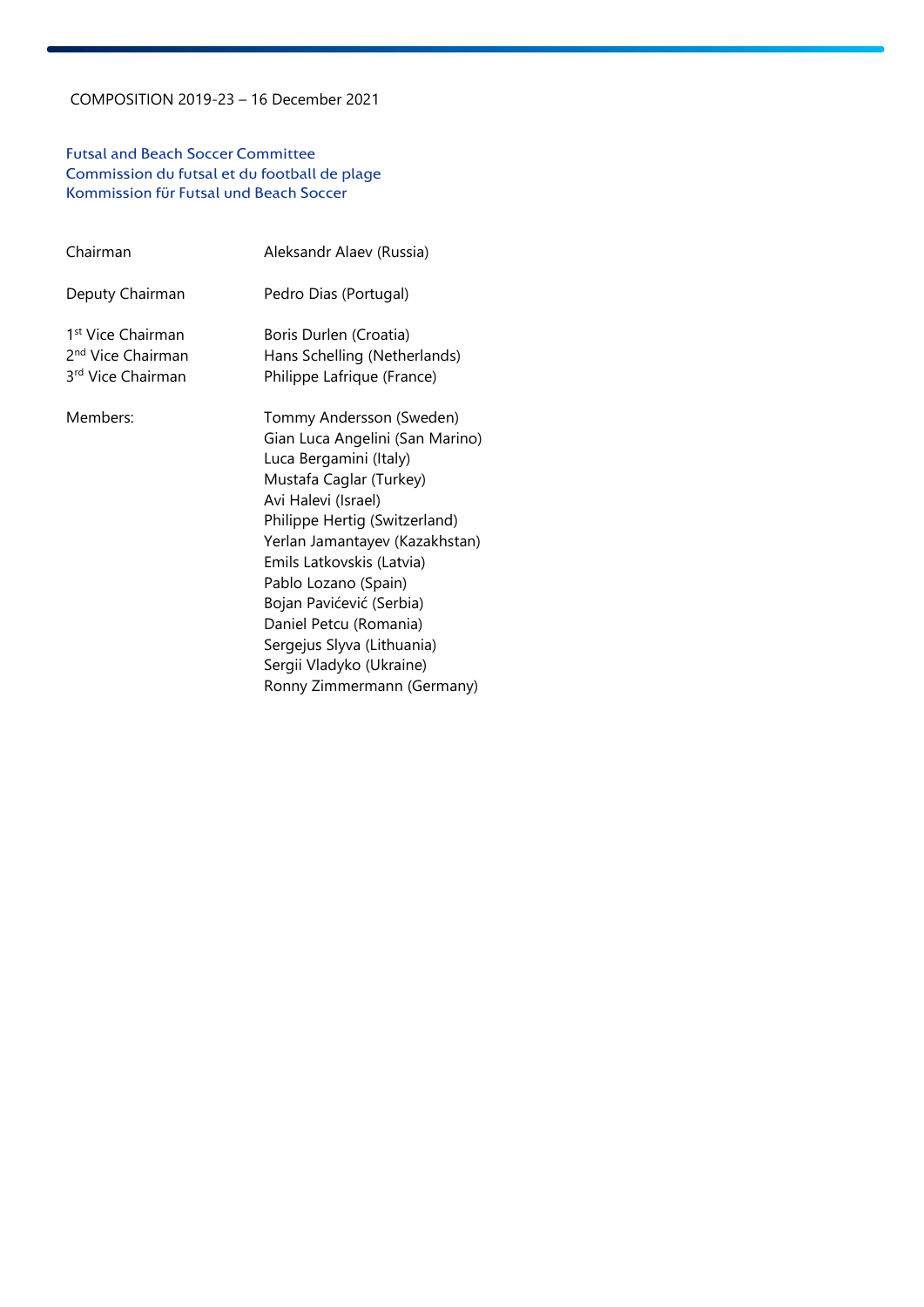#### HatTrick Committee Commission HatTrick HatTrick-Kommission

| Chairman                      | Karl-Erik Nilsson (Sweden)           |
|-------------------------------|--------------------------------------|
| Deputy Chairman               | Armand Duka (Albania)                |
| Deputy Chairman               | Leo Windtner (Austria)               |
| 1 <sup>st</sup> Vice Chairman | George Koumas (Cyprus)               |
| 2 <sup>nd</sup> Vice Chairman | Tomas Danilevicius (Lithuania)       |
| 3rd Vice Chairman             | Michail Kassabov (Bulgaria)          |
| Members:                      | Agim Ademi (Kosovo)                  |
|                               | Tom Borgions (Belgium)               |
|                               | Niccold Donna (Italy)                |
|                               | Peter Frymuth (Germany)              |
|                               | Sylvain Grimault (France)            |
|                               | Neil Jardine (Northern Ireland)      |
|                               | Kaarlo Kankkunen (Finland)           |
|                               | Alkın Kalkavan (Turkey)              |
|                               | Vadym Kostiuchenko (Ukraine)         |
|                               | Miroslaw Malinowski (Poland)         |
|                               | Gerry McAnaney (Republic of Ireland) |
|                               | Armen Melikbekyan (Armenia)          |
|                               | Maxim Mitrofanov (Russia)            |
|                               | Alfredo Olivares (Spain)             |
|                               | Filip Popovski (North Macedonia)     |
|                               | Teresa Romão (Portugal)              |
|                               | Ane Guro Skaare-Rekdal (Norway)      |
|                               | Jovan Surbatović (Serbia)            |
|                               | Amirzhan Tussupbekov (Kazakhstan)    |
|                               | Márton Vági (Hungary)                |
|                               | Yury Verheichyk (Belarus)            |

Kurt Zuppinger (Switzerland)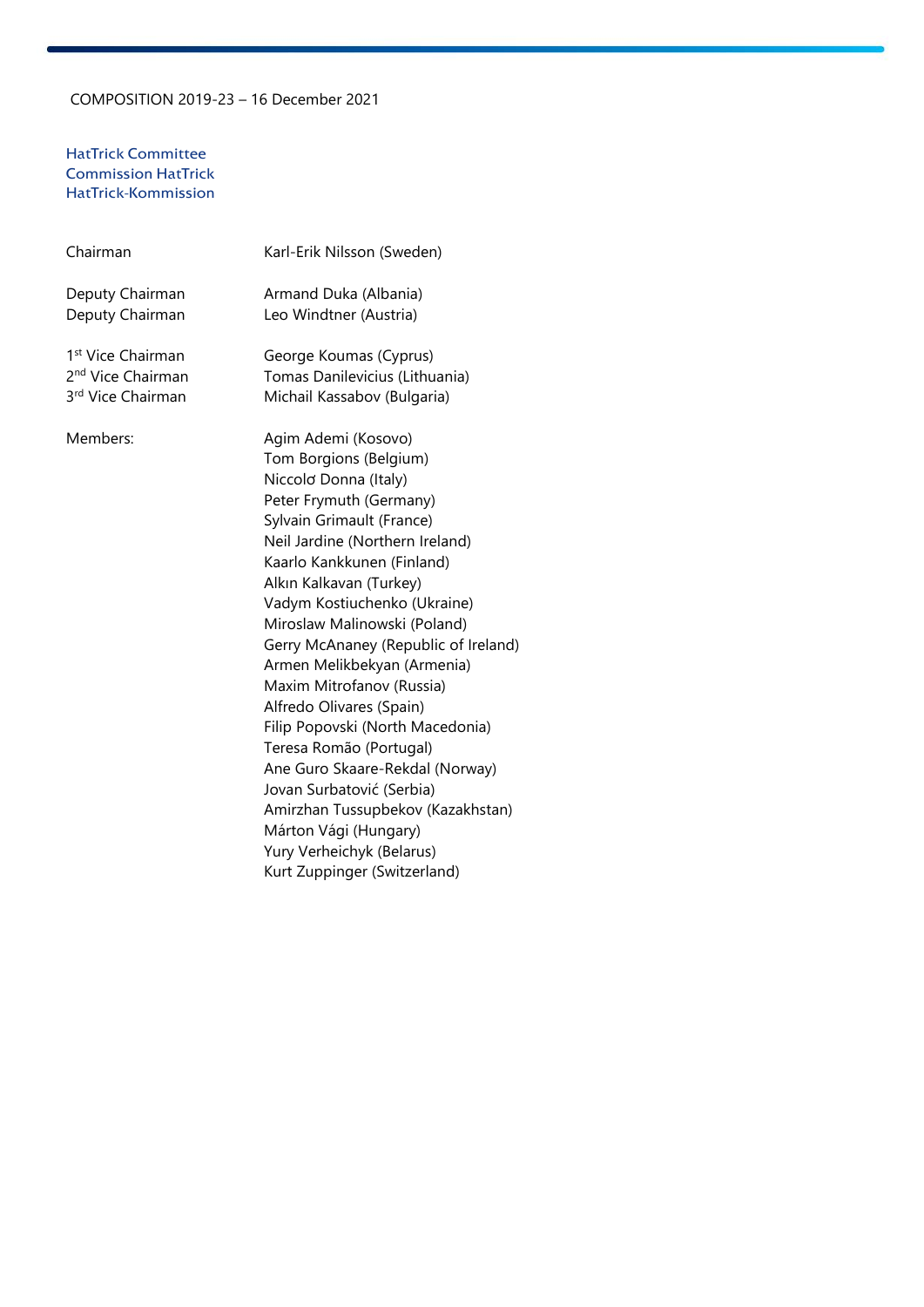#### Development and Technical Assistance Committee Commission de développement et d'assistance technique Kommission für Entwicklung und technische Unterstützung

| Chairman                                                                            | Luis Rubiales (Spain)                                                                                                                                                                                                                                                                                                                                                                                      |
|-------------------------------------------------------------------------------------|------------------------------------------------------------------------------------------------------------------------------------------------------------------------------------------------------------------------------------------------------------------------------------------------------------------------------------------------------------------------------------------------------------|
| Deputy Chairman                                                                     | Zbigniew Boniek (Poland)                                                                                                                                                                                                                                                                                                                                                                                   |
| 1 <sup>st</sup> Vice Chairman<br>2 <sup>nd</sup> Vice Chairman<br>3rd Vice Chairman | Les Reed (England)<br>Hannu Tihinen (Finland)<br>Per Widén (Sweden)                                                                                                                                                                                                                                                                                                                                        |
| Members:                                                                            | Mehmed Baždarević (Bosnia and Herzegovina)<br>Karol Belanik (Slovakia)<br>Kakha Chumburidze (Georgia)<br>Bent Clausen (Denmark)<br>Nemanja Filipović (Serbia)<br>Ion Geolgau (Romania)<br>Mario Gjurcinovski (North Macedonia)<br>Dzmitry Kasenak (Belarus)<br>Lise Klaveness (Norway)<br>Petar Krpan (Croatia)<br>Andrius Skerla (Lithuania)<br>Andrey Vlasov (Russia)<br>Fríðin Ziskason (Faroe Islands) |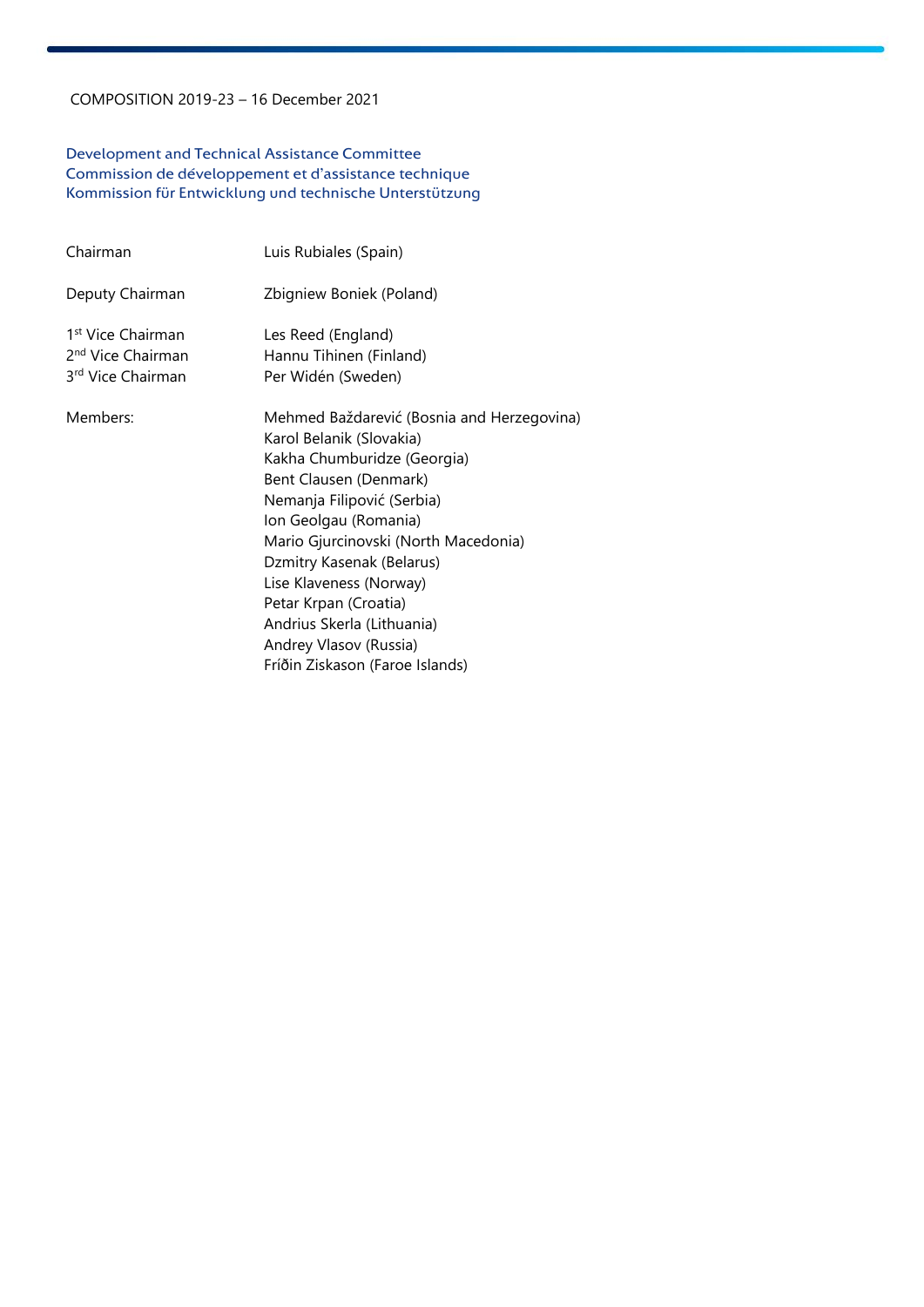### Club Licensing Committee Commission des licences aux clubs Klublizenzierungskommission

| Chairman                                                                                                               | Gabriele Gravina (Italy)                                                                                                                                                                                                                                                                                                                                                                                                                                                                                        |
|------------------------------------------------------------------------------------------------------------------------|-----------------------------------------------------------------------------------------------------------------------------------------------------------------------------------------------------------------------------------------------------------------------------------------------------------------------------------------------------------------------------------------------------------------------------------------------------------------------------------------------------------------|
| Deputy Chairman                                                                                                        | Just Spee (Netherlands)                                                                                                                                                                                                                                                                                                                                                                                                                                                                                         |
| 1 <sup>st</sup> Vice Chairwoman<br>2 <sup>nd</sup> Vice Chairman<br>3rd Vice Chairman<br>4 <sup>th</sup> Vice Chairman | Peter Peters (Germany)<br>Ivančica Sudac (Croatia)<br>Thomas Christensen (Denmark)<br>Yuriy Zapisotskiy (Ukraine)<br>Kieran O'Connor (Wales)                                                                                                                                                                                                                                                                                                                                                                    |
| Members:                                                                                                               | Roman Babaev (Russia)<br>Sébastien Cazali (France)<br>Laura Dougan (Scotland)<br>Aitor Elizegi (Spain)<br>Ludvik Georgsson (Iceland)<br>Tamás Gudra (Hungary)<br>Hilmi Sinan Güreli (Turkey)<br>Paulo Lourenço (Portugal)<br>Siniša Mitrović (Slovenia)<br>Nick Nicolaou (Cyprus)<br>Alex O'Connell (Republic of Ireland)<br>Arne Larsen Økland (Norway)<br>Nenad Santrač (Serbia)<br>Heinrich Schifferle (Switzerland)<br>Nils Van Brantegem (Belgium)<br>Milan Vojtek (Slovakia)<br>Łukasz Wachowski (Poland) |
| European Leagues                                                                                                       | Marc Lenz (Germany)                                                                                                                                                                                                                                                                                                                                                                                                                                                                                             |

Representative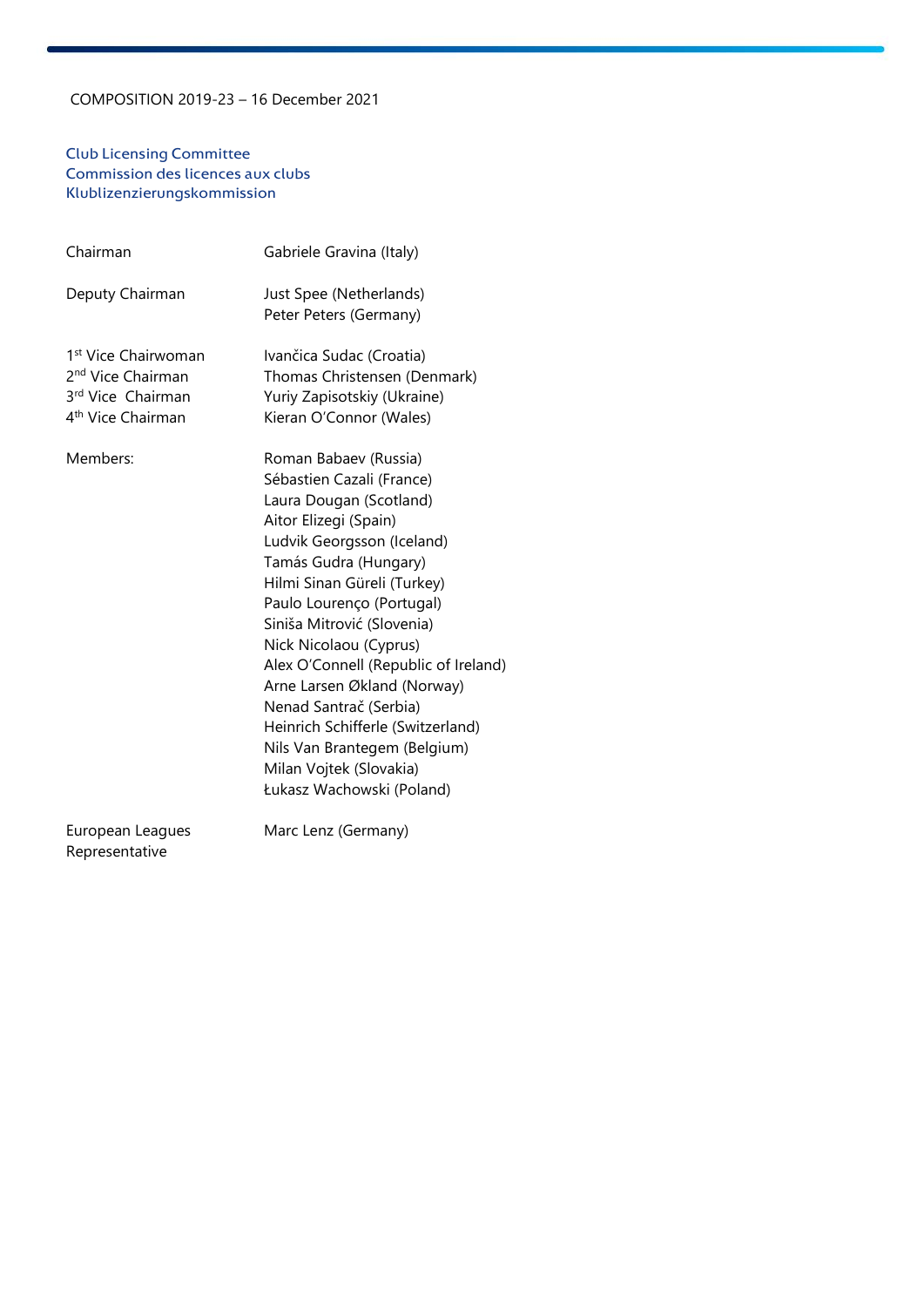#### Stadium and Security Committee Commission des stades et de la sécurité Kommission für Stadien und Sicherheit

| Chairman                      | Michael van Praag (Netherlands)                                                                                                                                                                                                                                                                                                                                                           |
|-------------------------------|-------------------------------------------------------------------------------------------------------------------------------------------------------------------------------------------------------------------------------------------------------------------------------------------------------------------------------------------------------------------------------------------|
| Deputy Chairman               | Servet Yardımcı (Turkey)                                                                                                                                                                                                                                                                                                                                                                  |
| Deputy Chairman               | Armand Duka (Albania)                                                                                                                                                                                                                                                                                                                                                                     |
| 1 <sup>st</sup> Vice Chairman | Phivos Vakis (Cyprus)                                                                                                                                                                                                                                                                                                                                                                     |
| 2 <sup>nd</sup> Vice Chairman | Martin Kozelj (Slovenia)                                                                                                                                                                                                                                                                                                                                                                  |
| 3 <sup>rd</sup> Vice Chairman | Stephen Williams (Wales)                                                                                                                                                                                                                                                                                                                                                                  |
| Members:                      | Bert Andersson (Sweden)<br>Claus Christensen (Denmark)<br>Paul Cooke (Republic of Ireland)<br>Peter Dedik (Slovakia)<br>Volodymyr Geninson (Ukraine)<br>Cécile Grandsimon (France)<br>Hendrik Grosse Lefert (Germany)<br>Adrian Ixari (Moldova)<br>Siniša Kostrešević (Bosnia and Herzegovina)<br>Dimosthenis Kouptsidis (Greece)<br>Ģirts Krastiņš (Latvia)<br>Charles Robba (Gibraltar) |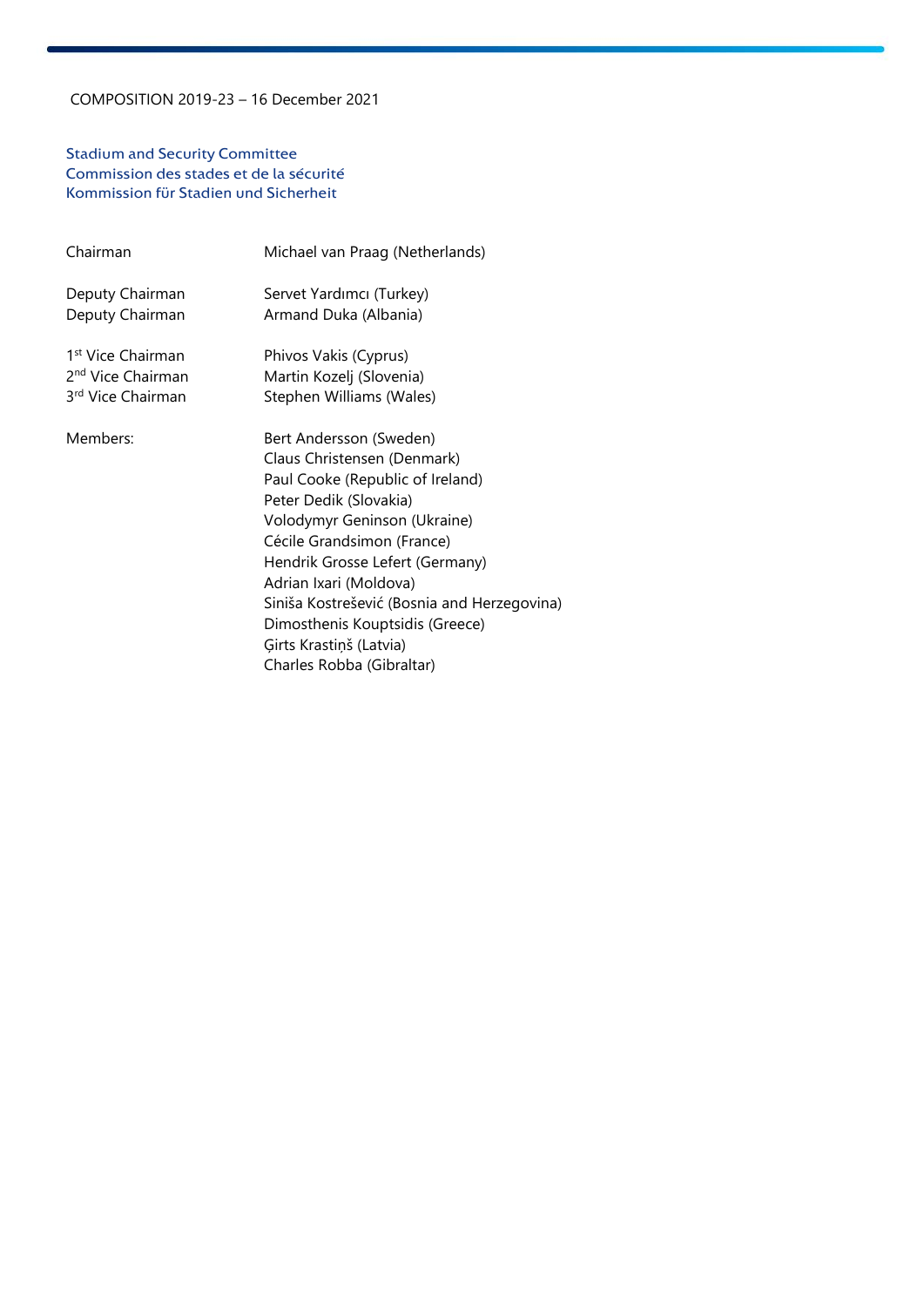#### Medical Committee Commission médicale Medizinische Kommission

| Chairman                        | Tim Meyer (Germany)                                                                                                                                                                                                                                                                                                                                                            |
|---------------------------------|--------------------------------------------------------------------------------------------------------------------------------------------------------------------------------------------------------------------------------------------------------------------------------------------------------------------------------------------------------------------------------|
| Deputy Chairman                 | Zoran Bahtijarević (Croatia)                                                                                                                                                                                                                                                                                                                                                   |
| Deputy Chairwoman               | Charlotte Cowie (England)                                                                                                                                                                                                                                                                                                                                                      |
| 1 <sup>st</sup> Vice Chairwoman | Helena Herrero (Spain)                                                                                                                                                                                                                                                                                                                                                         |
| 2 <sup>nd</sup> Vice Chairman   | John Maclean (Scotland)                                                                                                                                                                                                                                                                                                                                                        |
| Members:                        | Petros Agathangelou (Cyprus)<br>Eduard Bezuglov (Russia)<br>Bisser Bochev (Bulgaria)<br>Mete Düren (Turkey)<br>Andrea Ferretti (Italy)<br>Magnus Forssblad (Sweden)<br>Georgios Godolias (Greece)<br>Simone Grana (San Marino)<br>Juan Carlos Miralles (Andorra)<br>Marko Noc (Slovenia)<br>Emmanuel Orhant (France)<br>Zsolt Szelid (Hungary)<br>Elke Van den Steen (Belgium) |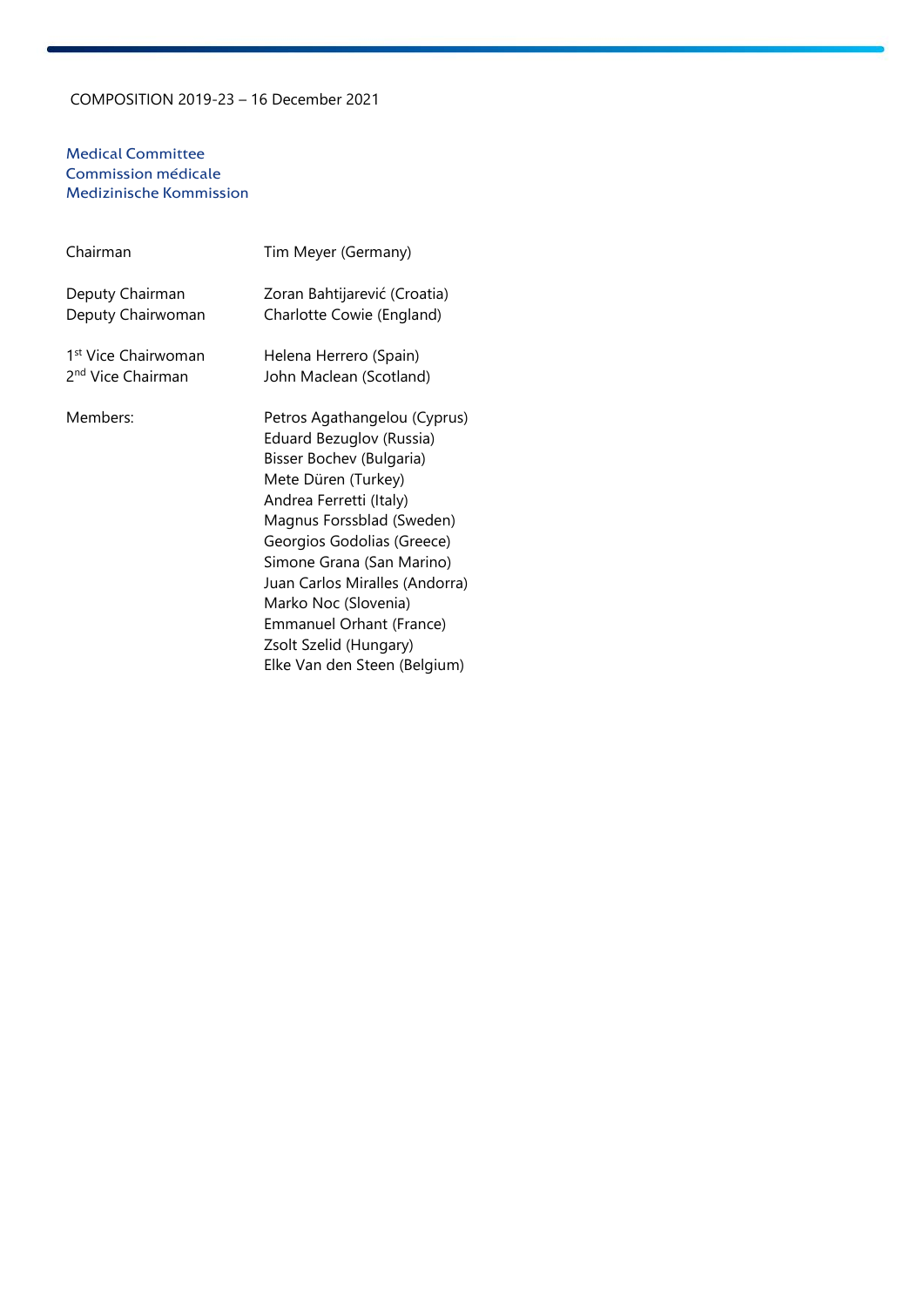### Players' Status, Transfer and Agents and Match Agents Committee

Commission sur le statut, le transfert et les agents de joueurs et sur les agents de matches Kommission für den Status und Transfer von Spielern sowie für Spieler- und Spielvermittler

| Chairman                                                                            | Andrii Pavelko (Ukraine)                                                                                                                                                                                                                                                                                                                                                                                                                      |
|-------------------------------------------------------------------------------------|-----------------------------------------------------------------------------------------------------------------------------------------------------------------------------------------------------------------------------------------------------------------------------------------------------------------------------------------------------------------------------------------------------------------------------------------------|
| Deputy Chairman<br>Deputy Chairman                                                  | Jesper Møller Christensen (Denmark)<br>Rainer Koch (Germany)                                                                                                                                                                                                                                                                                                                                                                                  |
| 1 <sup>st</sup> Vice Chairman<br>2 <sup>nd</sup> Vice Chairman<br>3rd Vice Chairman | Marco Casagrande (Finland)<br>Andreu Camps i Povill (Spain)<br>Sofoklis Pilavios (Greece)                                                                                                                                                                                                                                                                                                                                                     |
| Members:                                                                            | Siarhei Ilyich (Belarus)<br>Marc Juillerat (Switzerland)<br>Stefano La Porta (Italy)<br>David Newton (England)<br>Antoine Nokerman (Belgium)<br>Agnieszka Olesińska (Poland)<br>Matthew Paris (Malta)<br>Lukas Pitek (Slovakia)<br>Igor Popov (Moldova)<br>Denis Rogachev (Russia)<br>Jean-Jacques Schonckert (Luxembourg)<br>Stoyan Sirakov (Bulgaria)<br>Tomislav Svetina (Croatia)<br>Eva Straatsma (Netherlands)<br>Tibor Vámos (Hungary) |
| European Clubs<br>Representative                                                    | Jesus Arroyo (Sevilla FC)                                                                                                                                                                                                                                                                                                                                                                                                                     |
| European Leagues<br>Representative                                                  | Ansgar Schwenken (Germany)                                                                                                                                                                                                                                                                                                                                                                                                                    |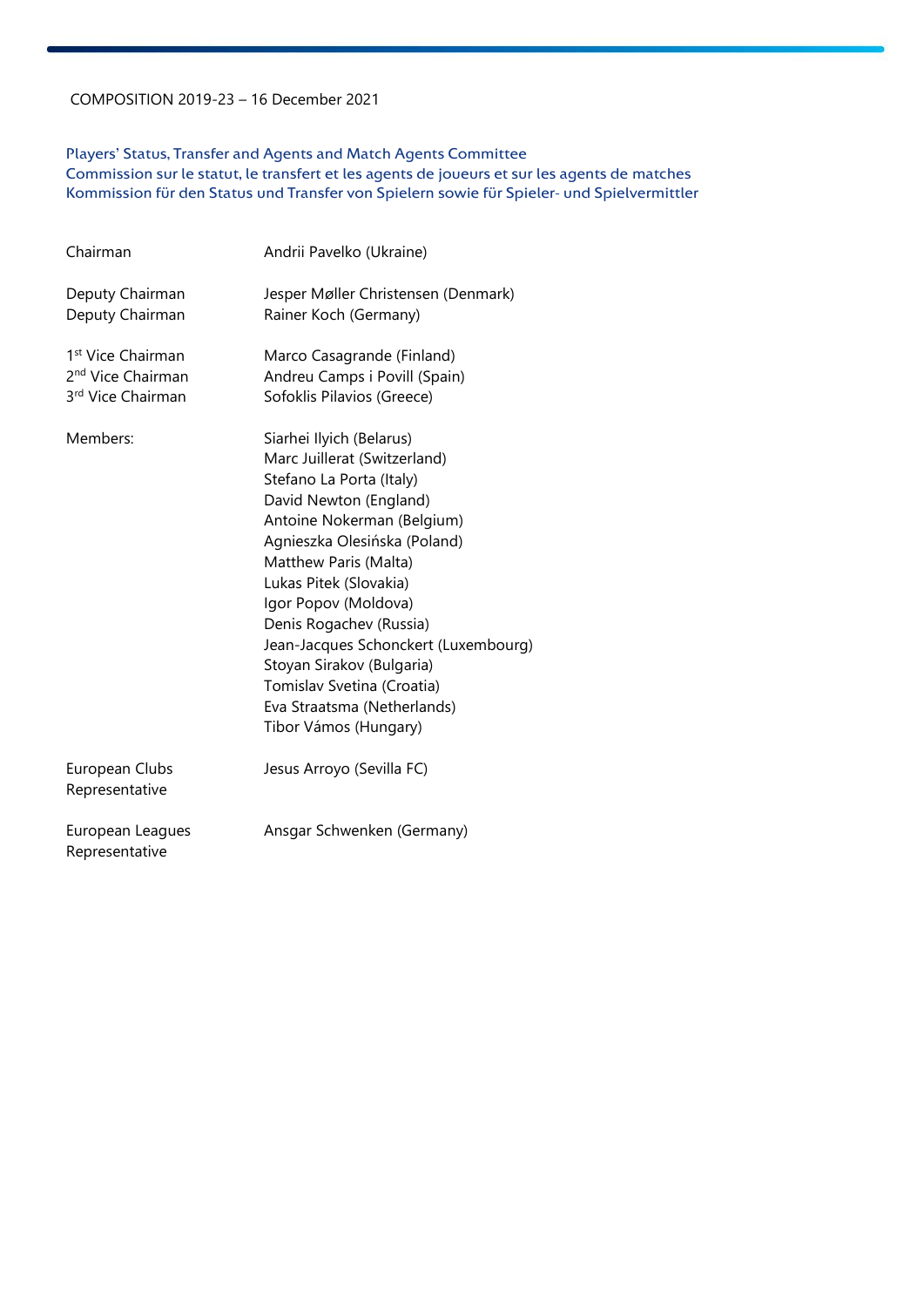#### Legal Committee Commission juridique Kommission für Rechtsfragen

| Chairman                                                                            | Christian Andreasen (Faroe Islands)                                                                                                                                                                                                                                                                                                                                                                                                                                                                                                                                                   |
|-------------------------------------------------------------------------------------|---------------------------------------------------------------------------------------------------------------------------------------------------------------------------------------------------------------------------------------------------------------------------------------------------------------------------------------------------------------------------------------------------------------------------------------------------------------------------------------------------------------------------------------------------------------------------------------|
| Deputy Chairman                                                                     | Andrii Pavelko (Ukraine)                                                                                                                                                                                                                                                                                                                                                                                                                                                                                                                                                              |
| 1 <sup>st</sup> Vice Chairman<br>2 <sup>nd</sup> Vice Chairman<br>3rd Vice Chairman | Evangelos Grammenos (Greece)<br>Efraim Barak (Israel)<br>Henrik Ravnild (Denmark)                                                                                                                                                                                                                                                                                                                                                                                                                                                                                                     |
| Members:                                                                            | Espen Auberg (Norway)<br>Mark Boetekees (Netherlands)<br>Emilie Doms (France)<br>Vladimir Gasevski (North Macedonia)<br>Tomas Gonzalez Cueto (Spain)<br>Artan Hajdari (Albania)<br>Vladimir Iveta (Croatia)<br>Krzysztof Malinowski (Poland)<br>Krister Malmsten (Sweden)<br>Michalis Moushouttas (Cyprus)<br>Michael Mulraney (Scotland)<br>Borislav Popov (Bulgaria)<br>Martin Procházka (Czech Republic)<br>Danill Savitski (Estonia)<br>Eroll Salihu (Kosovo)<br>Bernhard Schwarz (Austria)<br>Adrian Stangaciu (Romania)<br>Saša Zagorc (Slovenia)<br>Gunay Zamanli (Azerbaijan) |
| European Leagues<br>Representative                                                  | Claudius Schäfer (Switzerland)                                                                                                                                                                                                                                                                                                                                                                                                                                                                                                                                                        |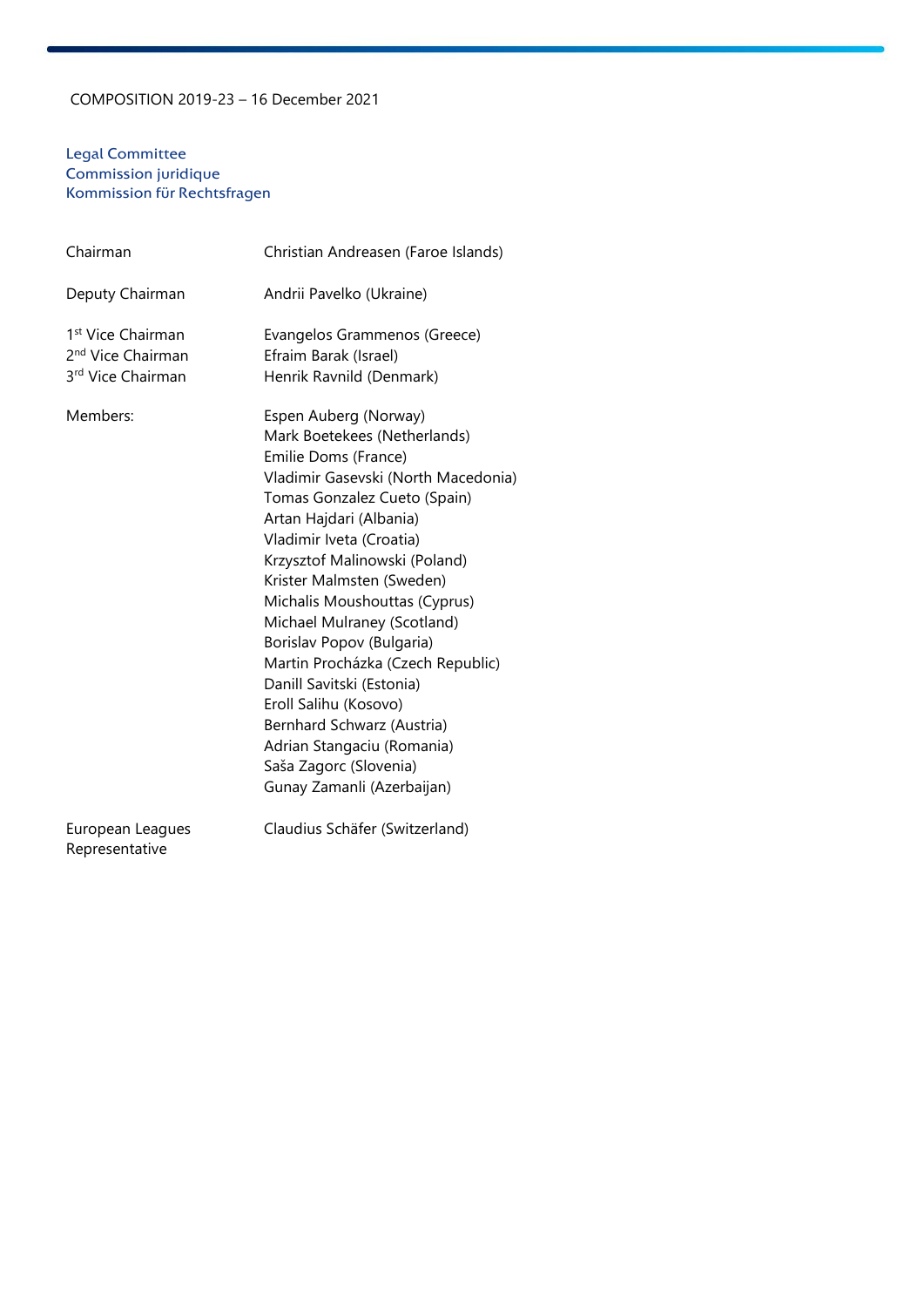### Marketing Advisory Committee Commission de conseil en marketing Beratungskommission für Marketingfragen

| Chairwoman                                                                          | Florence Hardouin (France)                                                                                                                                                                                                                                                                                                                                                                                                                                  |
|-------------------------------------------------------------------------------------|-------------------------------------------------------------------------------------------------------------------------------------------------------------------------------------------------------------------------------------------------------------------------------------------------------------------------------------------------------------------------------------------------------------------------------------------------------------|
| Deputy Chairman                                                                     | Luis Rubiales (Spain)                                                                                                                                                                                                                                                                                                                                                                                                                                       |
| 1 <sup>st</sup> Vice Chairman<br>2 <sup>nd</sup> Vice Chairman<br>3rd Vice Chairman | Kadir Kardaş (Turkey)<br>Marco Brunelli (Italy)<br>Vadims Lašenko (Latvia)                                                                                                                                                                                                                                                                                                                                                                                  |
| Members:                                                                            | Olzhas Abrayev (Kazakhstan)<br>Nicole Bekkers (Netherlands)<br>Holger Blask (Germany)<br>Ian Davis (Wales)<br>Katerina Gkonta (Cyprus)<br>Annika Gralls (Sweden)<br>Manu Leroy (Belgium)<br>Nuno Moura (Portugal)<br>Aleksandra Pejkovska (North Macedonia)<br>Andrey Petrov (Bulgaria)<br>Chris Rawlings (Scotland)<br>Ursula Scully (Republic of Ireland)<br>Borghildur Sigurdardottir (Iceland)<br>Jaroslav Šišolák (Slovakia)<br>Denis Solovev (Russia) |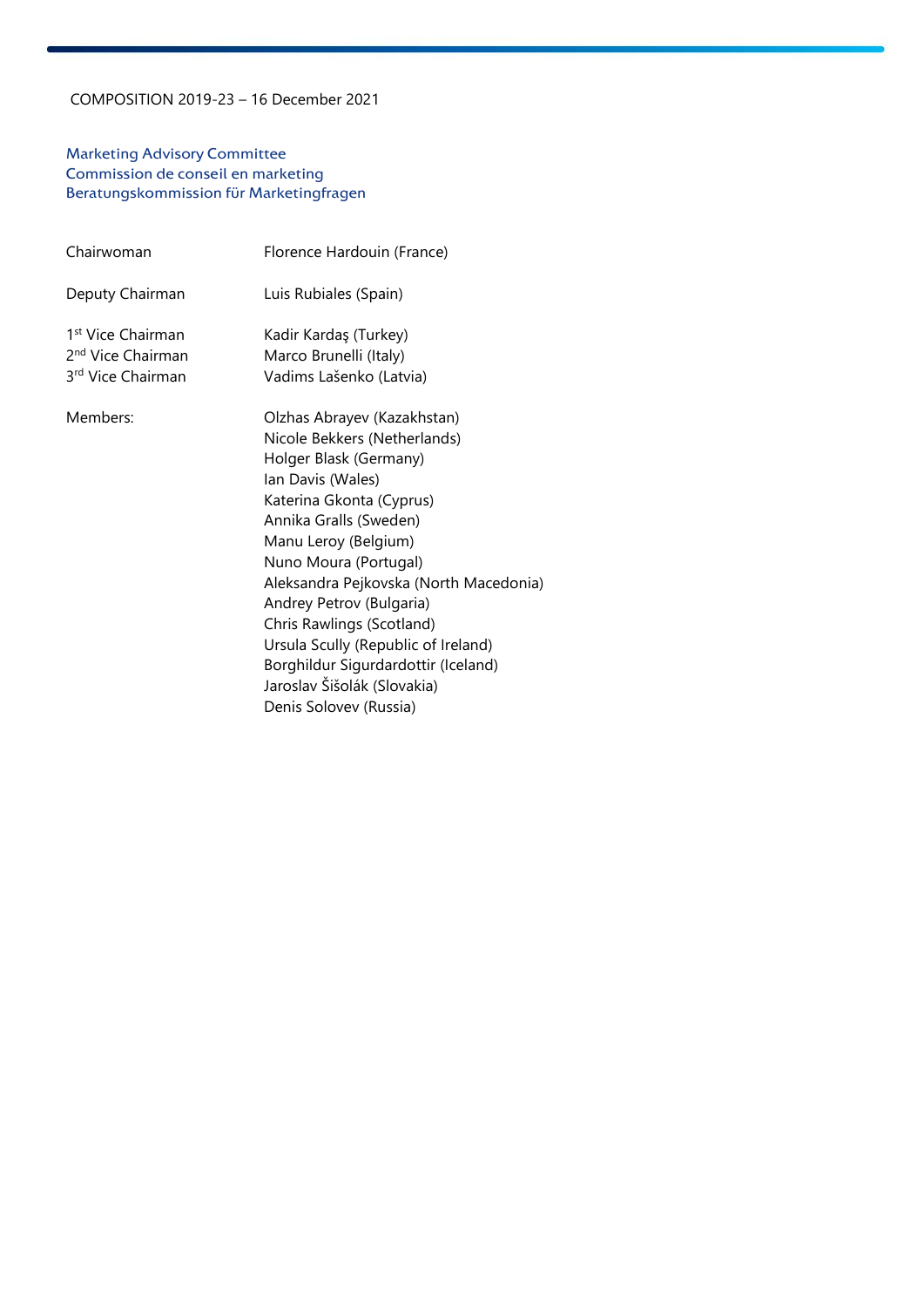#### Media Committee Commission des médias Medienkommission

| Chairman                                                                            | Răzvan Burleanu (Romania)                                                                                                                                                                                                                                                                                                            |
|-------------------------------------------------------------------------------------|--------------------------------------------------------------------------------------------------------------------------------------------------------------------------------------------------------------------------------------------------------------------------------------------------------------------------------------|
| Deputy Chairman<br>Deputy Chairman                                                  | Jesper Møller Christensen (Denmark)<br>Just Spee (Netherlands)                                                                                                                                                                                                                                                                       |
| 1 <sup>st</sup> Vice Chairman<br>2 <sup>nd</sup> Vice Chairman<br>3rd Vice Chairman | Nicolai Cebotari (Moldova)<br>Momir Djurdjevac (Montenegro)<br>Edgaras Stankevicius (Lithuania)                                                                                                                                                                                                                                      |
| Members:                                                                            | Janusz Basałaj (Poland)<br>Matej Damjanović (Bosnia & Herzegovina)<br>Márton Dinnyés (Hungary)<br>Louisa Fyans (England)<br>Otar Giorgadze (Georgia)<br>Julie-Ann Gross (France)<br>Gazmend Malo (Albania)<br>Georgi Matevosyan (Armenia)<br>Tomaž Ranc (Slovenia)<br>Stilian Shishkov (Bulgaria)<br>Alexandros Spyropoulos (Greece) |
| European Clubs                                                                      | Jiří Vrba (SK Slavia Praha)                                                                                                                                                                                                                                                                                                          |

Representative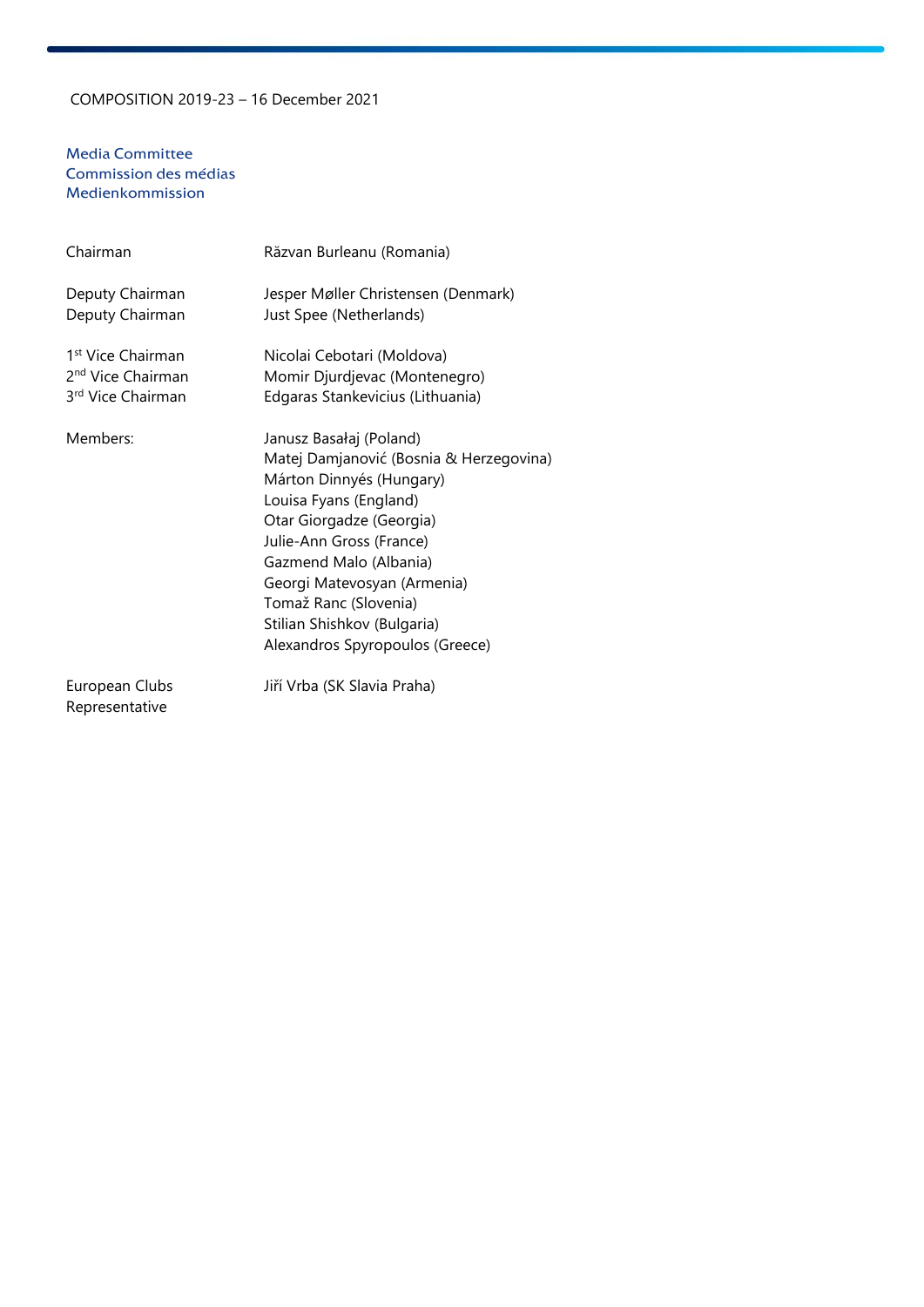#### Fair Play and Social Responsibility Committee Commission du fair-play et de la responsabilité sociale Kommission für Fairplay und soziale Verantwortung

| Chairman                                                                                                               | Elkhan Mammadov (Azerbaijan)                                                                                                                                                                                                                                                                                                                                                                                                                                                |
|------------------------------------------------------------------------------------------------------------------------|-----------------------------------------------------------------------------------------------------------------------------------------------------------------------------------------------------------------------------------------------------------------------------------------------------------------------------------------------------------------------------------------------------------------------------------------------------------------------------|
| Deputy Chairman<br>Deputy Chairwoman                                                                                   | Karl-Erik Nilsson (Sweden)<br>Florence Hardouin (France)                                                                                                                                                                                                                                                                                                                                                                                                                    |
| 1 <sup>st</sup> Vice Chairman<br>2 <sup>nd</sup> Vice Chairman<br>3rd Vice Chairwoman<br>4 <sup>th</sup> Vice Chairman | Norman Darmanin Demajo (Malta)<br>Kairat Boranbayev (Kazakhstan)<br>Klara Bjartmarz (Iceland)<br>Edgars Pukinsks (Latvia)                                                                                                                                                                                                                                                                                                                                                   |
| Members:                                                                                                               | Jacinto Alonso (Spain)<br>Francisca Araújo (Portugal)<br>Milovan Djukanovic (Montenegro)<br>Benjamin Egli (Switzerland)<br>Paul Elliott (England)<br>Ekaterina Fedyshina (Russia)<br>Conrad Kirkwood (Northern Ireland)<br>Edvin Libohova (Albania)<br>Haris Loizides (Cyprus)<br>Charles Schaack (Luxembourg)<br>Gaston Schreurs (Belgium)<br>Stefanie Schulte (Germany)<br>Dragan Soldo (Bosnia & Herzegovina)<br>Peter Tornbo (Denmark)<br>Johan van Geijn (Netherlands) |
|                                                                                                                        | $M = 1$                                                                                                                                                                                                                                                                                                                                                                                                                                                                     |

Representative

European Leagues Marcin Animucki (Poland)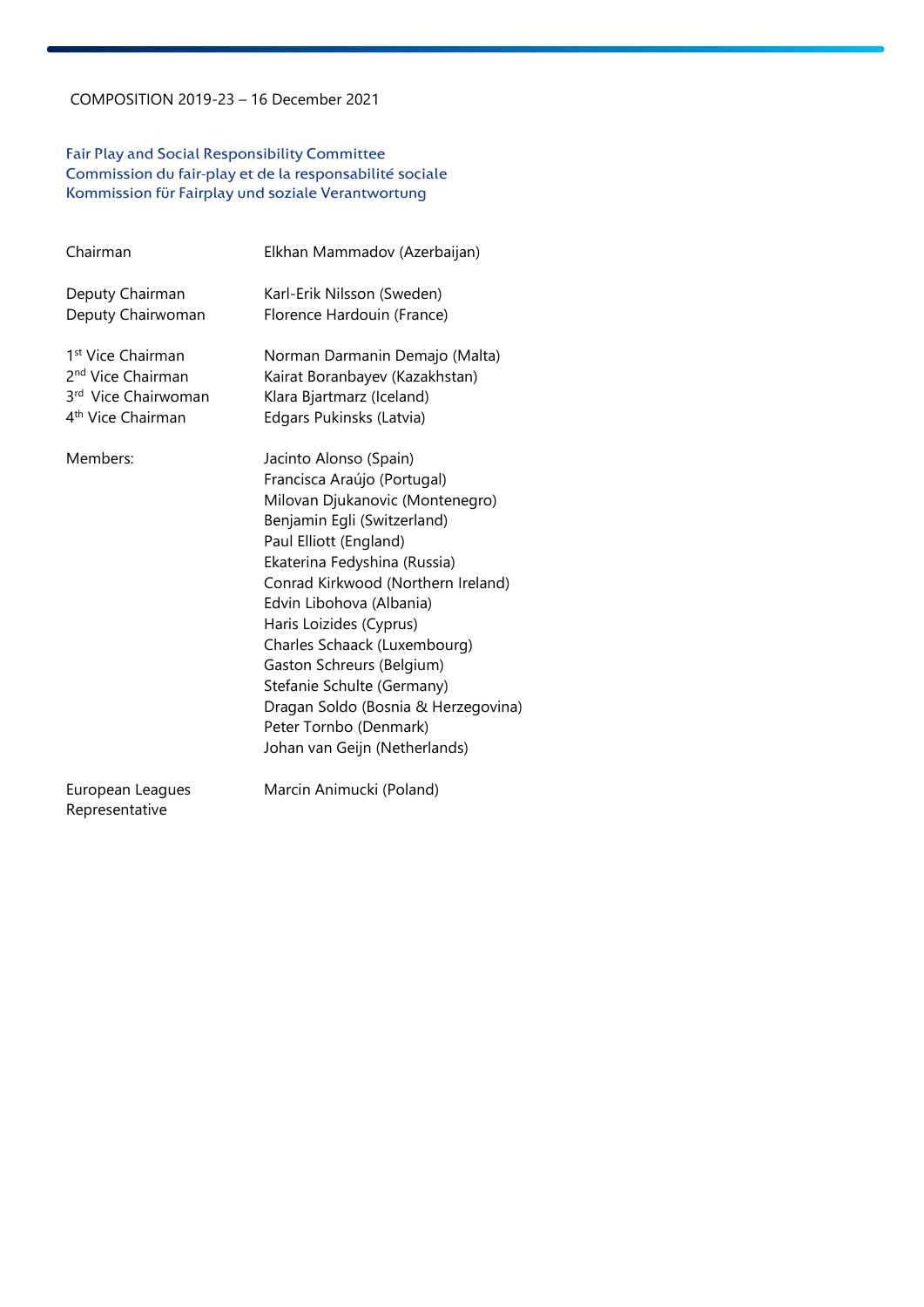#### Football Committee Commission du football Fussballkommission

| Chairman                                                                                                             | Levan Kobiashvili (Georgia)                                                                                                                                                                                                                                                                                                                                                                                                                                             |
|----------------------------------------------------------------------------------------------------------------------|-------------------------------------------------------------------------------------------------------------------------------------------------------------------------------------------------------------------------------------------------------------------------------------------------------------------------------------------------------------------------------------------------------------------------------------------------------------------------|
| Deputy Chairman                                                                                                      | Borislav Mihaylov (Bulgaria)                                                                                                                                                                                                                                                                                                                                                                                                                                            |
| 1 <sup>st</sup> Vice Chairman<br>2 <sup>nd</sup> Vice Chairman<br>3rd Vice Chairman<br>4 <sup>th</sup> Vice Chairman | Pavel Cebanu (Moldova)<br>Dejan Savićević (Montenegro)<br>Luís Figo (Portugal)<br>Demetrio Albertini (Italy)                                                                                                                                                                                                                                                                                                                                                            |
| Members                                                                                                              | Panagiotis Chatzialexiou (Germany)<br>Rıdvan Dilmen (Turkey)<br>Hrachya Ghambaryan (Armenia)<br>Salvador Gomar (Spain)<br>Peter Jehle (Liechtenstein)<br>Stefan Majewski (Poland)<br>Katri Mattsson (Finland)<br>John McDermott (England)<br>Zvjezdan Misimović (Bosnia and Herzegovina)<br>Oleh Protasov (Ukraine)<br>Anja Rein (Faroe Islands)<br>Ilir Shulku (Albania)<br>Libor Sionko (Czech Republic)<br>Mihai Stoichita (Romania)<br>Theodoros Zagorakis (Greece) |
| European Leagues<br>Representative                                                                                   | Pedro Proença (Portugal)                                                                                                                                                                                                                                                                                                                                                                                                                                                |
| Special Advisor                                                                                                      | Roberto Rosetti<br><b>UEFA Chief Refereeing Officer</b>                                                                                                                                                                                                                                                                                                                                                                                                                 |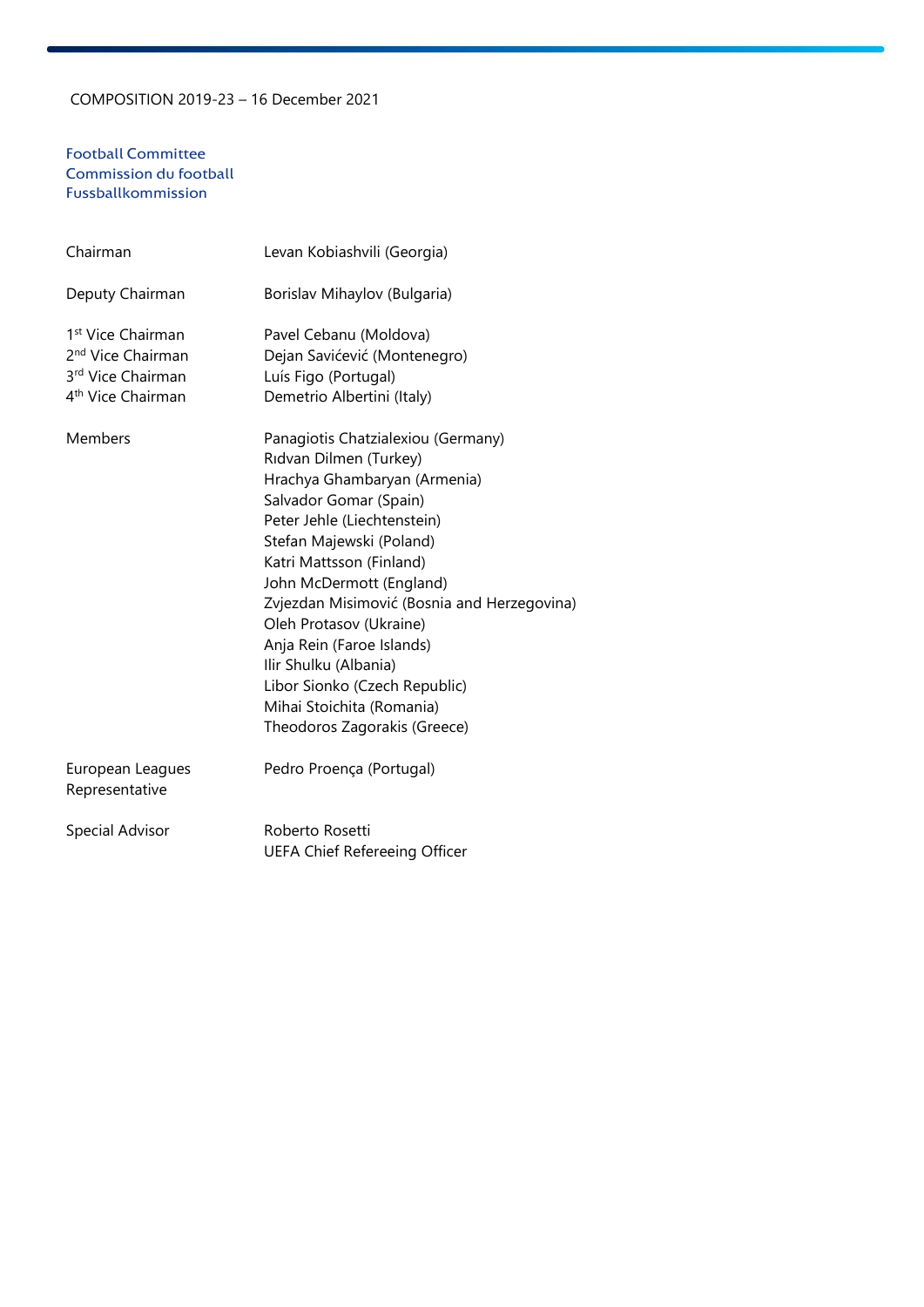# Composition of UEFA Expert Panels 2019-2023

Administrative Experts Panel Panel des experts administratifs Ausschuss der Verwaltungsexperten

Andriy Bondarenko (Ukraine) Petr Fousek (Czech Republic) Judith Frommelt (Liechtenstein) Jorge Menéndez Vallina (Spain) Andrew Niven (Scotland) Lazar Rakikziev (North Macedonia) Kenneth Reeh (Denmark) Francesca Sanzone (Italy) Harri Talonen (Finland) Ante Vucemilovic (Croatia) Andrzej Zareba (Poland)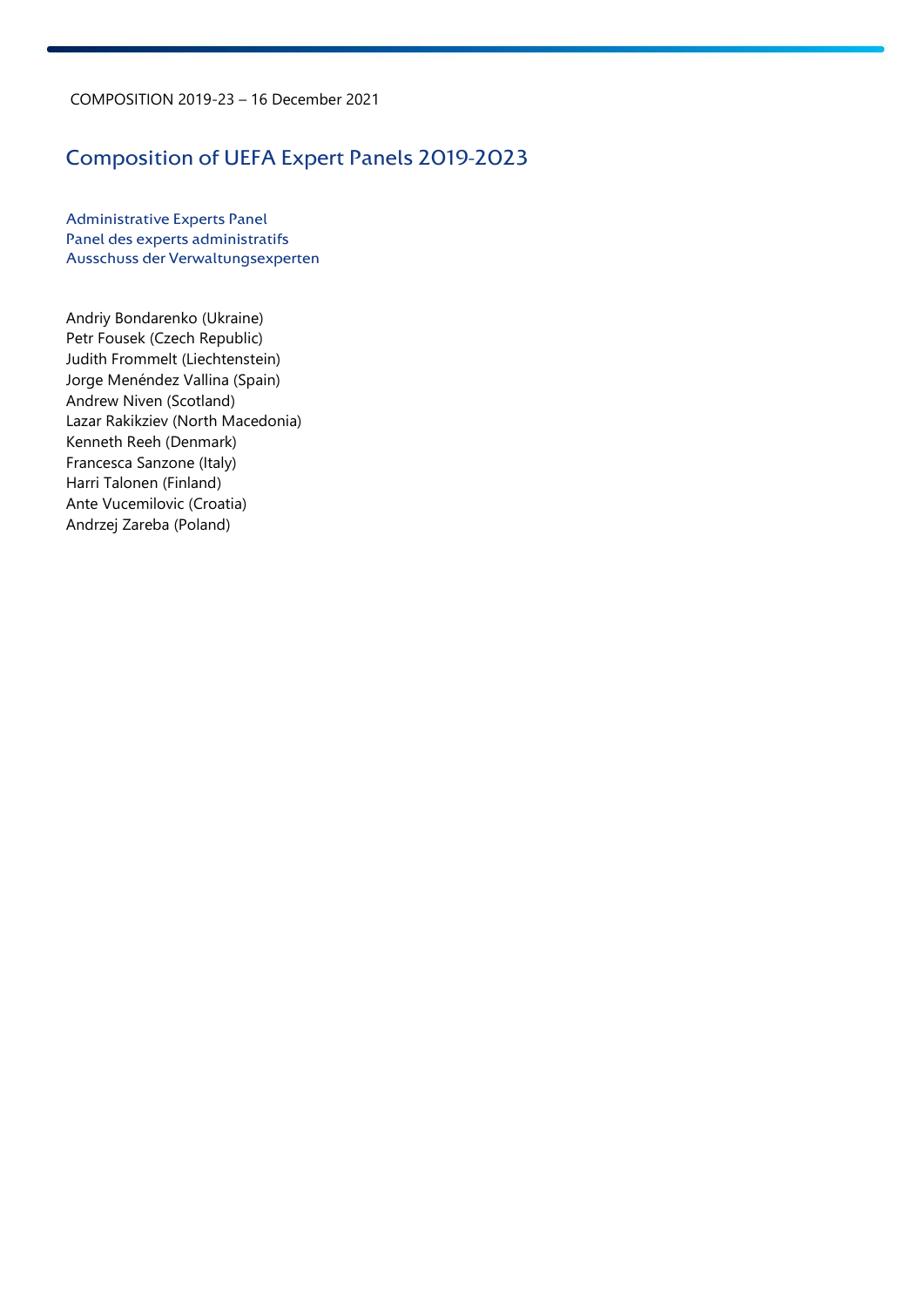Stadium Construction and Management Panel Panel construction et gestion des stades Ausschuss für Stadionbau und –management

John Beattie (England) Manuela Bertona (Italy) Cenk Cem (Turkey) Nenad Crnko (Croatia) Nico de Pauw (Belgium) Arben Dervishaj (Albania) Christian Hockenjos (Germany) Michael Kirchner (Germany) Antonio Laranjo (Portugal) Sergiu Lisnic (Moldova) Eugeniusz Nowak (Poland) Panagiotis Papachristos (Greece) Ged Poynton (England) Dmitriy Romannikov (Russia) Ben Veenbrink (Netherlands)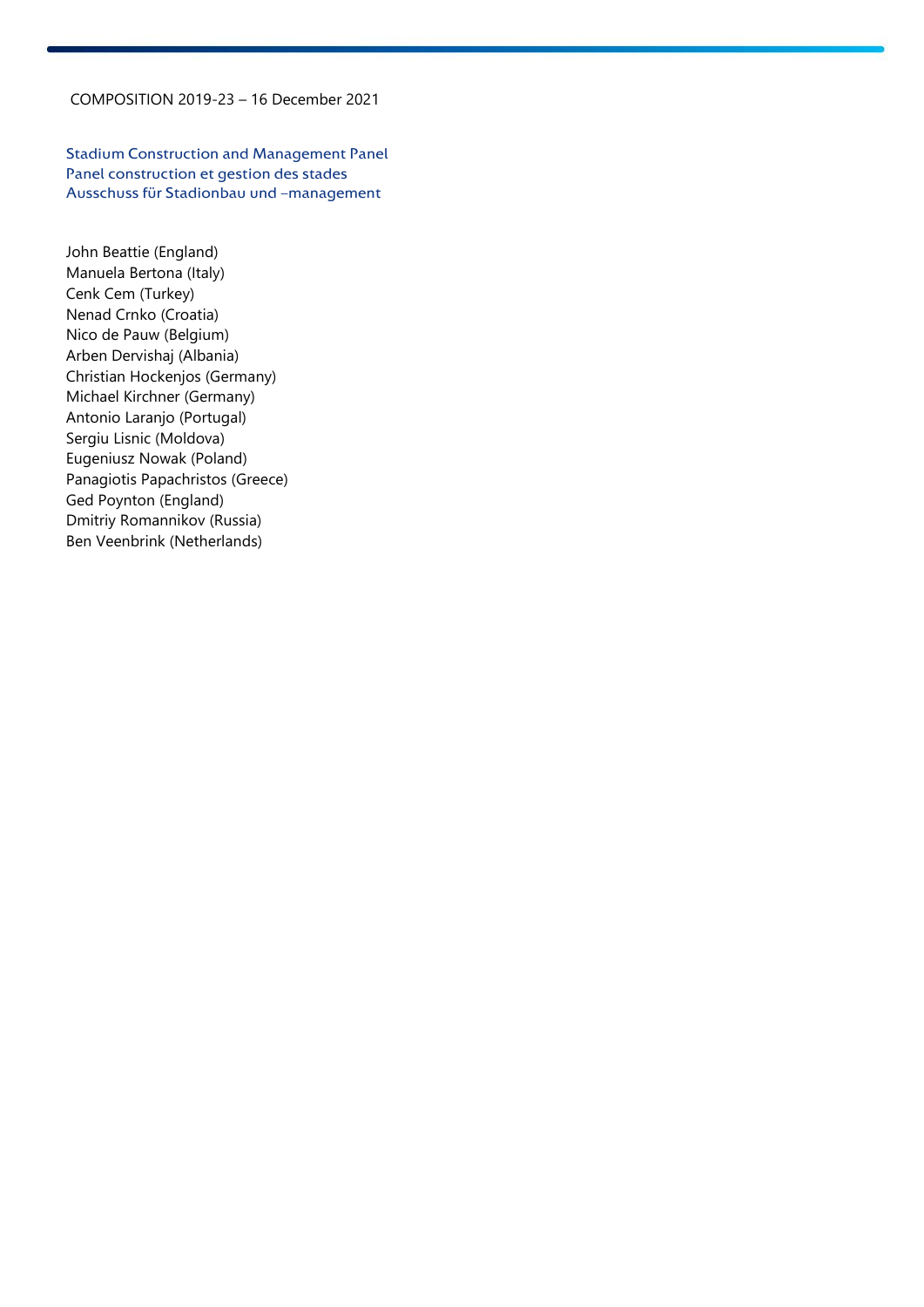Grassroots Football Panel Panel du football de base Ausschuss für Breitenfussball

Arnaldo Cunha (Portugal) Jeff Davis (England) Vito Di Gioia (Italy) Louise Gear (England) Andrew Gould (Scotland) Alf Hansen (Norway) Willi Hink (Germany) Timo Huttunen (Finland) Nikoloz Jgarkava (Georgia) Raphael Kern (Switzerland) Kenneth Grønlund Rasmussen (Denmark) Oleksandr Kadenko (Ukraine) Anna Malmén (Sweden) Ger Mc Dermott (Republic of Ireland) Lennard van Ruiven (Netherlands) Sharon Zeevi (Israel)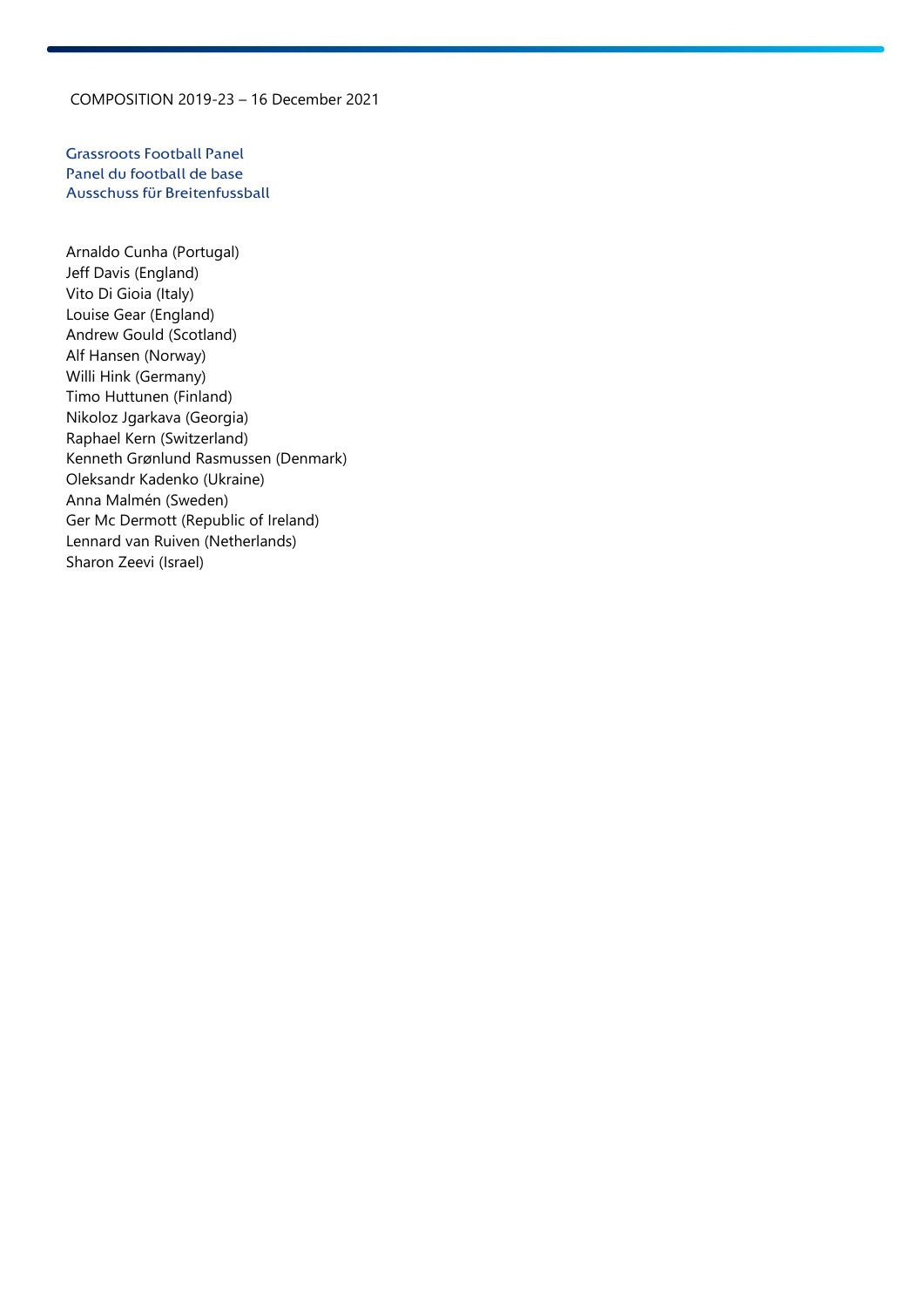Jira Panel Panel Jira Jira-Ausschuss

Róbert Barczi (Hungary) Savvas Constantinou (Cyprus) Ruud Dokter (Republic of Ireland) Thomas Eidler (Austria) Urban Hammar (Sweden) Kenneth Heiner Møller (Denmark) Marcel Lucassen (Netherlands) Ginés Meléndez Sotos (Armenia) Daniel Niedzkowski (Germany) Dariusz Pasieka (Poland) John Peacock (England) Paolo Piani (Italy) Antonín Plachý (Czech Republic) Willi Ruttensteiner (Israel) Dany Ryser (Switzerland) Pep Sanso (Spain) Franck Thivilier (France) Kris Van der Haegen (Belgium)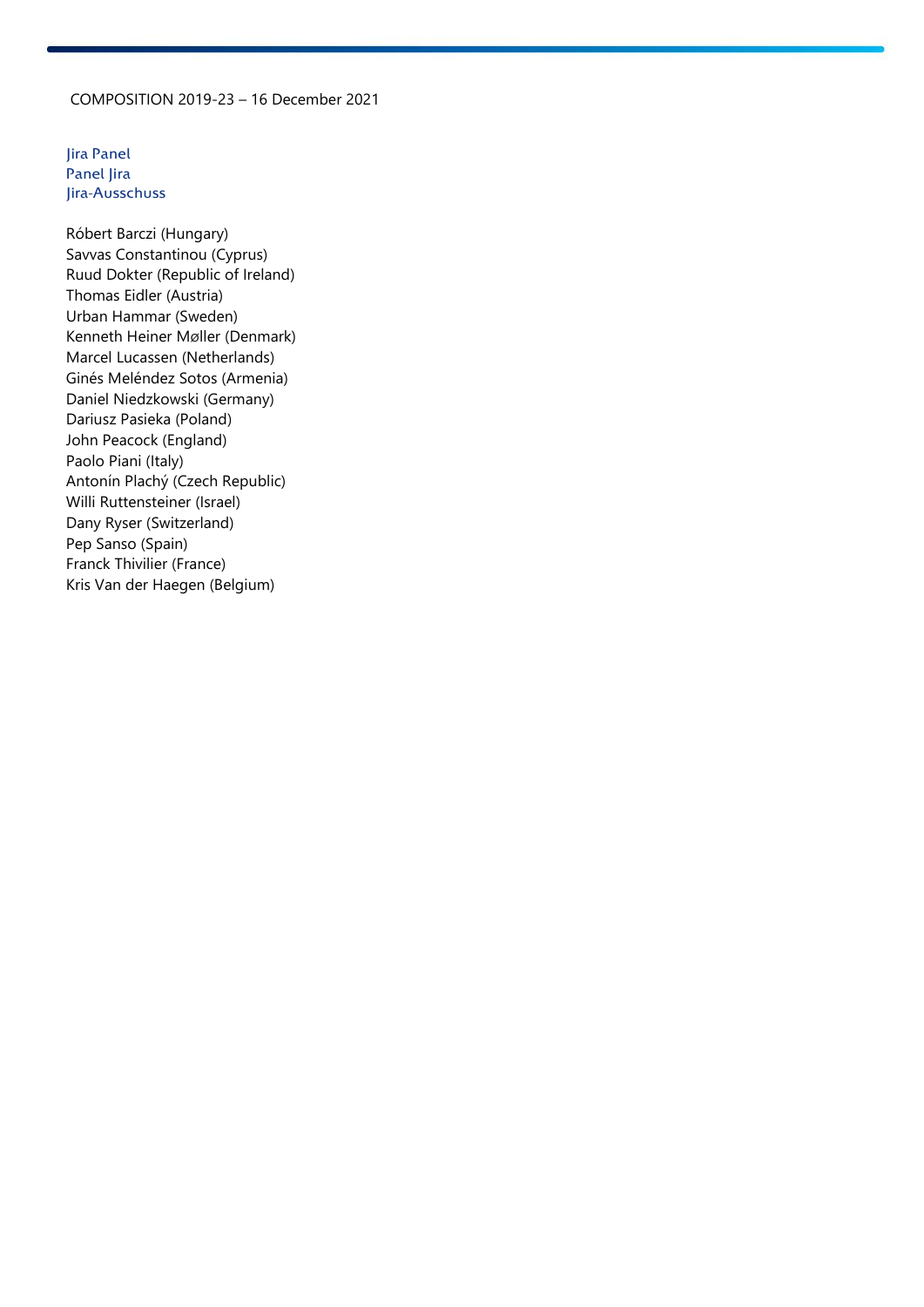Referee Convention Panel Panel de la Convention concernant l'arbitrage Ausschuss für die Schiedsrichterkonvention

Vladimir Antonov (Moldova) Neale Barry (England) Francesco Bianchi (Switzerland) Nuno Castro (Portugal) Alexandru Deaconu (Romania) Gyöngyi Krisztina Gaál (Hungary) Terje Hauge (Norway) Peter Hegyi (Hungary) Werner Helsen (Belgium) Sokol Jareci (Albania) Michael Johansen (Denmark) Leonid Kaloshin (Russia) Costas Kapitanis (Cyprus) Jørn West Larsen (Denmark) Alain Sars (France) Charles Schaack (Luxembourg) Yariv Teper (Israel) John Ward (Republic of Ireland) Rainer Werthmann (Germany)

UEFA appointment: Alan Snoddy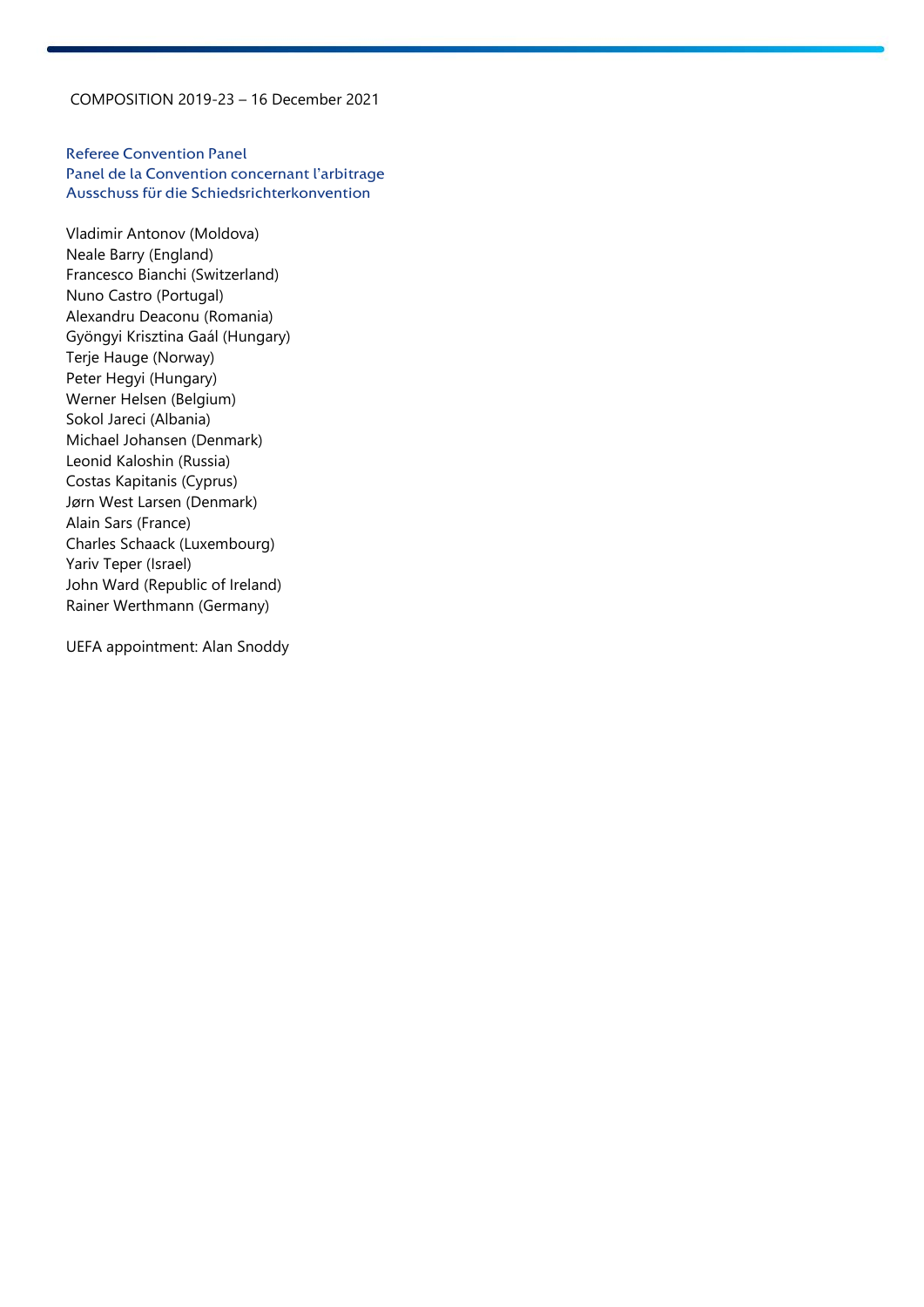Referee Development Panel Panel Développement des arbitres Ausschuss für Schiedsrichterentwicklung

Frank De Bleeckere (Belgium) David Elleray (England) Herbert Fandel (Germany) José Fontelas Gomes (Portugal) Lutz Fröhlich (Germany) Pascal Garibian (France) Bo Karlsson (Sweden) Nikolay Levnikov (Russia) Jenny Palmqvist (Sweden) Mike Riley (England) Gianluca Rocchi (Italy) Jaap Uilenberg (Netherlands) Kyros Vassaras (Greece)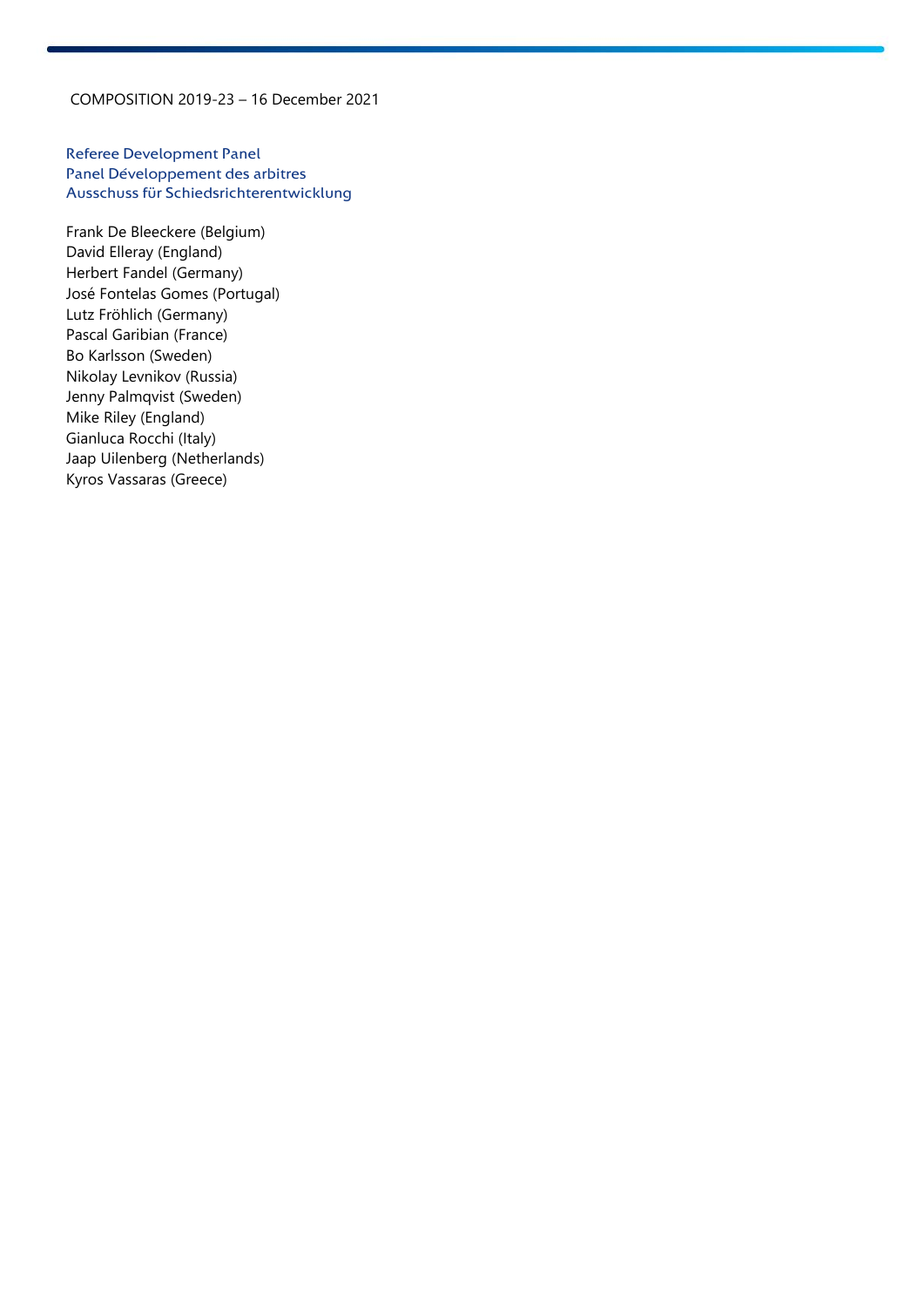Anti-doping Panel Panel antidopage Antidoping-Ausschuss

Zoran Bahtijarević (Croatia) Diana Bianchedi (Italy) Anders Hubinette (Sweden) Jenni Kennedy (England) Mogens Kreutzfeldt (Denmark) Gilles Leclair (France) Martial Saugy (Switzerland) Jean-Luc Veuthey (Switzerland)

NADO Representatives (National Anti-Doping Organisations): Andrea Gotzmann and Anders Solheim

Observer European Leagues: Götz Dimanski